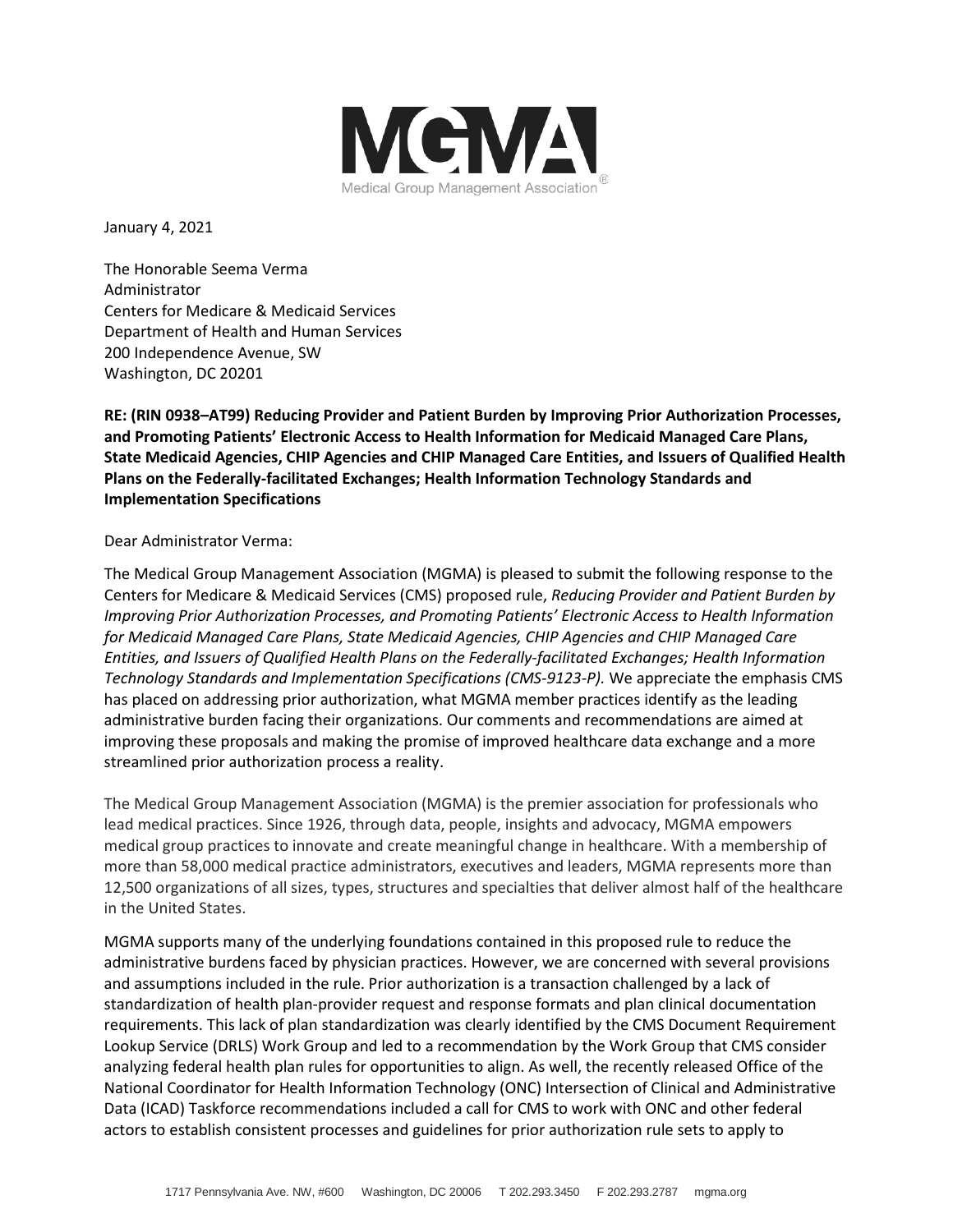federally controlled or contracted plans. This recommendation included simplifying authorization rules and removing rules that have high burden (e.g., those that are frequently approved, frequently overturned on appeal, or otherwise have low utility). We believe that simply automating a broken system will not result in appreciable improvement. Automation is critical, but if the challenge of prior authorization is to be addressed, proprietary health plan formats and requirements must also be standardized.

### **Key Comments and Recommendations**

- Prior authorization is the most burdensome administrative process facing physician practices. We are concerned that, as proposed, this regulation will do little to alleviate these challenges.
- By limiting the applicability of the rule to a small subset of health plans, CMS is almost guaranteeing that widespread industry adoption of these new automated prior authorization solutions will not take place. At a minimum, Medicare Advantage plans should be included, and preferably the regulation should cover all HIPAA-covered health plans should be mandated to support Application Programming Interface (API) requirements and Document Requirement Lookup Service (DRLS) solutions.
- CMS proposes to have health plans respond to practices with 72 hours for an urgent prior authorization and within 7 days for those authorizations deemed "standard." These timeframes are unacceptable and will result in continued administrative burden for practices and delayed care for patients.
- If physician practices are to make the financial investment necessary to adopt FHIR-based API transactions, CMS needs to adopt automation approaches that result in real-time communications that drive efficiency and improve patient care.
- Automating prior authorization communication between physician practices and health plans is not enough. CMS must also standardize health plan prior authorization request and response formats and supporting clinical documentation requirements to substantially improve this process.
- Should CMS make the necessary regulatory modifications, the requirement to have health plans support FHIR-based API solutions has the potential of significantly improving the way that health information is exchanged between patients, physician practices, and health plans and streamlining prior authorization processes.
- Due to the complexity of this proposed regulation and the potential impact on patients, providers, health plans, and supporting vendors, we strongly urge CMS to release the next iteration of this rule as another proposed rule or interim final rule and permit additional public comment.

# **Comments on Specific Regulatory Provisions**

**CMS proposal (p. 82594):** *We are proposing to require impacted payers to report metrics about patient use of the Patient Access API to CMS. We also seek comment on whether we should consider requiring these data be reported to CMS at the contract level for those payers that have multiple plans administered under a single contract or permit Medicaid managed care plans, CHIP managed care entities, or QHP issuers on the FFEs to aggregate data for the same plan type to higher levels (such as the payer level or all plans of the same type in a program). Specifically, we propose that these payers report quarterly: the total number of unique patients whose data are transferred via the Patient Access API to a patient designated third-party app; and the number of unique patients whose data are transferred via the Patient Access API*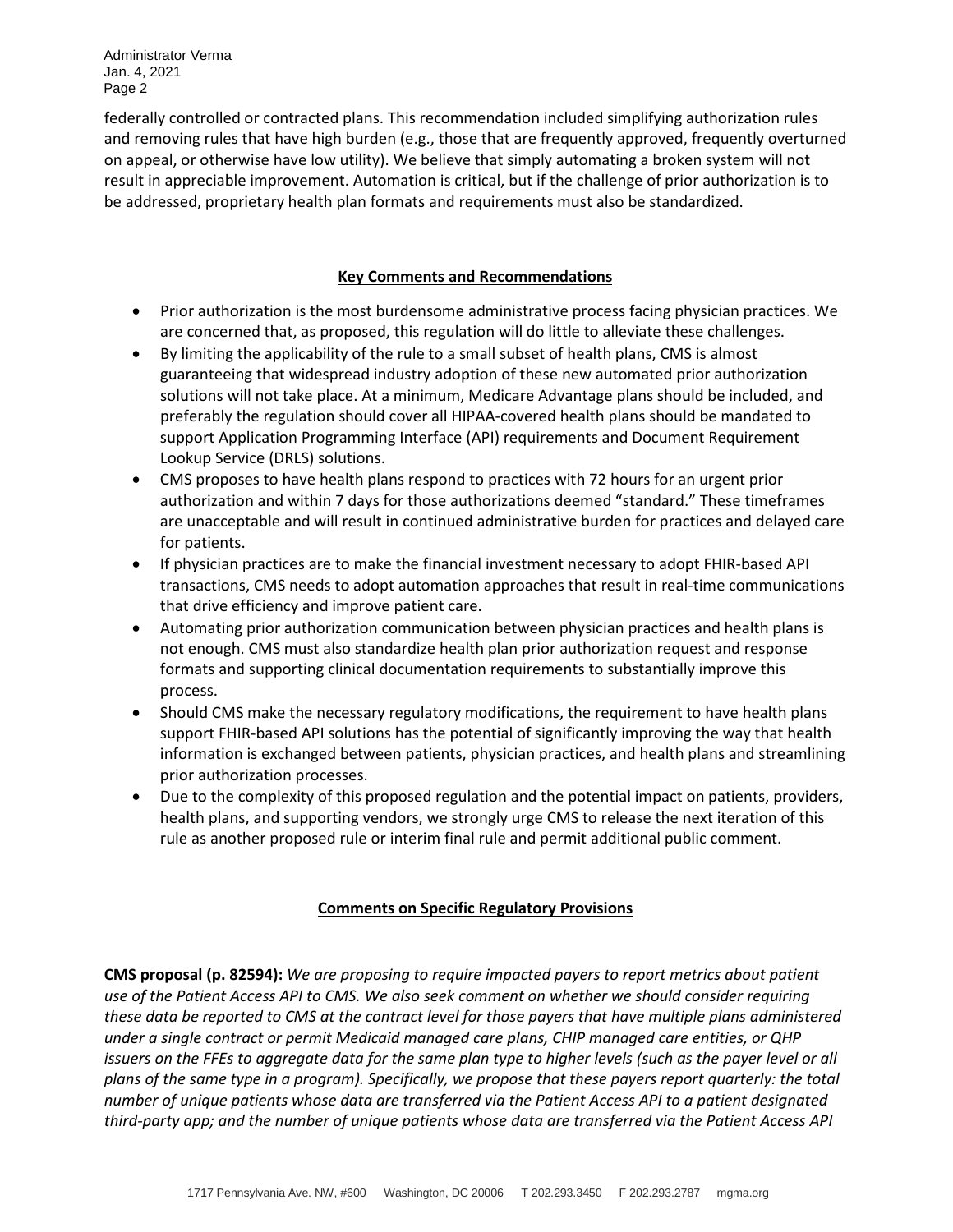*to a patient designated third-party app more than once. Tracking multiple transfers of data would indicate repeat access showing patients are either using multiple apps or are allowing apps to update their information over the course of the quarter.*

**MGMA response:** We support the requirement that health plans report the names of the unique apps that access the plan's API and recommend that this information be reported on a quarterly basis. We also urge CMS to require plans to make public the answer each app provides to any privacy attestation. However, we urge CMS not to make broad assumptions regarding patient interest in using Patient Access APIs based on these metrics. As proposed, the rule applies only to a limited number of patients whose use and access to technology may not reflect that of the national population. We also note that these metrics could be influenced by regional, demographic, and member specific factors outside the plan's control, such as availability of broadband services, smart phone adoption, socioeconomic status, and a member's desire to adopt and use new technology.

**CMS proposal (p. 82595):** *We do not intend to publicly report these data at the state, plan, or issuer level at this time, but may reference or publish them at an aggregate, de-identified level. We are proposing that by the end of each calendar quarter, payers would report the previous quarter's data to CMS starting in 2023. In the first quarter the requirement would become applicable, payers would be required to report, by the end of the first calendar quarter of 2023, data for the fourth calendar quarter of 2022. Therefore, beginning March 31, 2023 all impacted payers would need to report to CMS the first set of data, which would be the data for October, November, and December 2022. We request comment on this proposal.*

**MGMA response:** We disagree with the agency's proposal not to publicly report these data at the state, plan, or issuer level. Keeping these metrics hidden will prevent the industry from assessing the data and leveraging the results when calling for policy changes. Transparency into the data exchange via app process is critical if patients and providers are to have the ability to fully evaluate health plans and for CMS to receive data-driven feedback from the industry.

**CMS proposal (p. 82587-8)**: *We believe aligning these policies across all payers would benefit all payers alike. However, we do not believe our approach to start with state Medicaid and CHIP FFS programs, Medicaid managed care plans, CHIP managed care entities, and QHP issuers on the FFEs will have a negative impact on patients. We believe these policies would provide a net benefit to these patients, bringing these programs closer in alignment with one another. We are aware that these proposals, if finalized, would create misalignments between Medicaid and Medicare that could affect dually eligible individuals enrolled in both a Medicaid managed care plan and an MA plan. While we currently do not believe it is necessary to apply these policies to Medicare Advantage organizations at this time, we intend to further evaluate the implementation of these policies to determine whether they would also be appropriate to apply to Medicare Advantage organizations for future rulemaking.*

**MGMA comment:** By restricting the applicability of these proposed requirements to a small number of health plans, CMS is virtually guaranteeing that industry implementation of these automated solutions will be limited, do little to alleviate the current level of administrative burden on physician practices, and continue the current level of patient care delays. Therefore, MGMA strongly urges CMS to align the impacted payers in this proposed rule with all health plans deemed covered entities under HIPAA or, at a minimum, align this rule with the impacted health plans in the CMS Interoperability and Patient Access final rule (85 FR 25563 through 25564), as this proposed rule is purported to be an extension of that final rule. Including Medicare Advantage plans, for example, will widen the scale of this initiative by increasing the number of patients beyond the proposed impacted health plans, which will further the goals of improving data exchange and reducing the burden of prior authorization.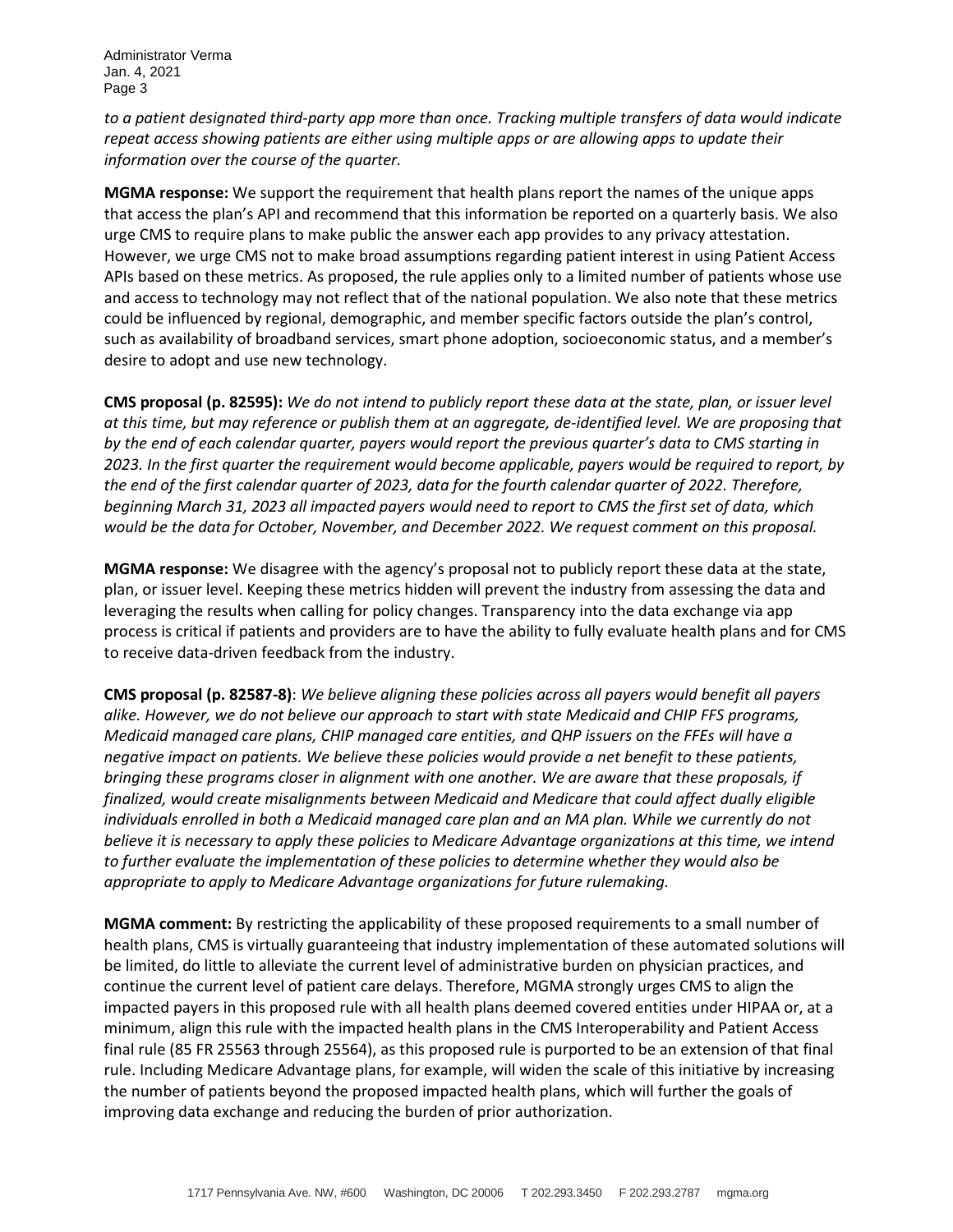Without mandating that Medicare Advantage plans support prior authorization APIs it is unlikely that commercial health plans will deploy this API technology. Should Medicare advantage plans not be included in the covered health plans, it is highly doubtful that many EHR and practice management system software vendors will offer their provider clients the supporting technology, not will many practices request it as the health plans covered in this proposed rule typically do not comprise a significant percentage of a practice's patient panel. Further, the proposed covered health plans do not have a substantial number of medical services that require authorization and physician practices will gain little by automating the few services that require prior authorizations.

**CMS proposal (p. 82590):** *Effective Dates: The rule proposes an effective date of January 1, 2023 for most of the requirements.*

**MGMA comment:** There are several issues that could impact the January 1, 2023 proposed implementation date. While we concur generally that the referenced Da Vinci and CARIN Implementation Guides (IGs) are the appropriate standards, there is concern in the industry regarding the maturity level of the HL7 IGs cited as references in this regulation to establish the implementation standards. HL7 and other standards bodies are currently supporting trial implementation of the IGs. The experience of those trial implementations and production-level demonstrations over the course of 2021, and the experience of implementing Patient API's associated with the current CMS and ONC Interoperability Rules, will assist in informing modifications to the IGs. Lessons learned from these experiences should lead to a more successful implementation. We recommend CMS provide sufficient time for this IG development process to be completed and to incorporate the experience from early adopters. CMS should consider requiring implementation no earlier than one year following publication of the final IGs.

As well, stakeholders impacted by this proposed rule are still implementing the requirements of the CMS Interoperability and Patient Access final rule (85 FR 25563 through 25564). Health plans (with support from their vendors must also comply with the Transparency in Coverage Final Rule (CMS-9915-F) for plan years beginning January 1, 2023. Should the proposed date be finalized, there will be insufficient time to complete that work and implement the requirements proposed in this rule

MGMA recommends CMS reconsider the January 1, 2023 effective date and consider alternative options, such as establishing an effective date one-year after the IGs are finalized by HL7 and/or creating a voluntary, one-year education and testing period between willing trading partners in 2023.

**CMS proposal (p. 82591):** *Specifically, we are proposing at 431.60(b)(5) for state Medicaid FFS programs, at 438.242(b)(5) for Medicaid managed care plans, at 457.730(b)(5) for state CHIP FFS programs, at 457.1233(d)(2) for CHIP managed care entities, and at 45 CFR 156.221(b)(1)(iv) for QHP issuers on the FFEs to require these payers to make available to patients information about any pending and active prior authorization decisions (and related clinical documentation and forms) for items and services via the Patient Access API conformant with the HL7 FHIR Da Vinci Payer Data Exchange (PDex) IG no later than one (1) business day after a provider initiates a prior authorization request or there is a change of status for the prior authorization. We believe one (1) business day is appropriate because in order for patients to have true transparency into the process, they need to see the information timely.*

**MGMA comment:** We agree with CMS that patients should play a central role in the care delivery process. Providing them access to prior authorization information could be helpful during some communications with health plans. While we support this proposal in theory, we do have the following comments: (i) Patients may not fully understand what is expected of them or be able to follow or manage their pending prior authorizations via their apps. It will be critical for the health plan to present the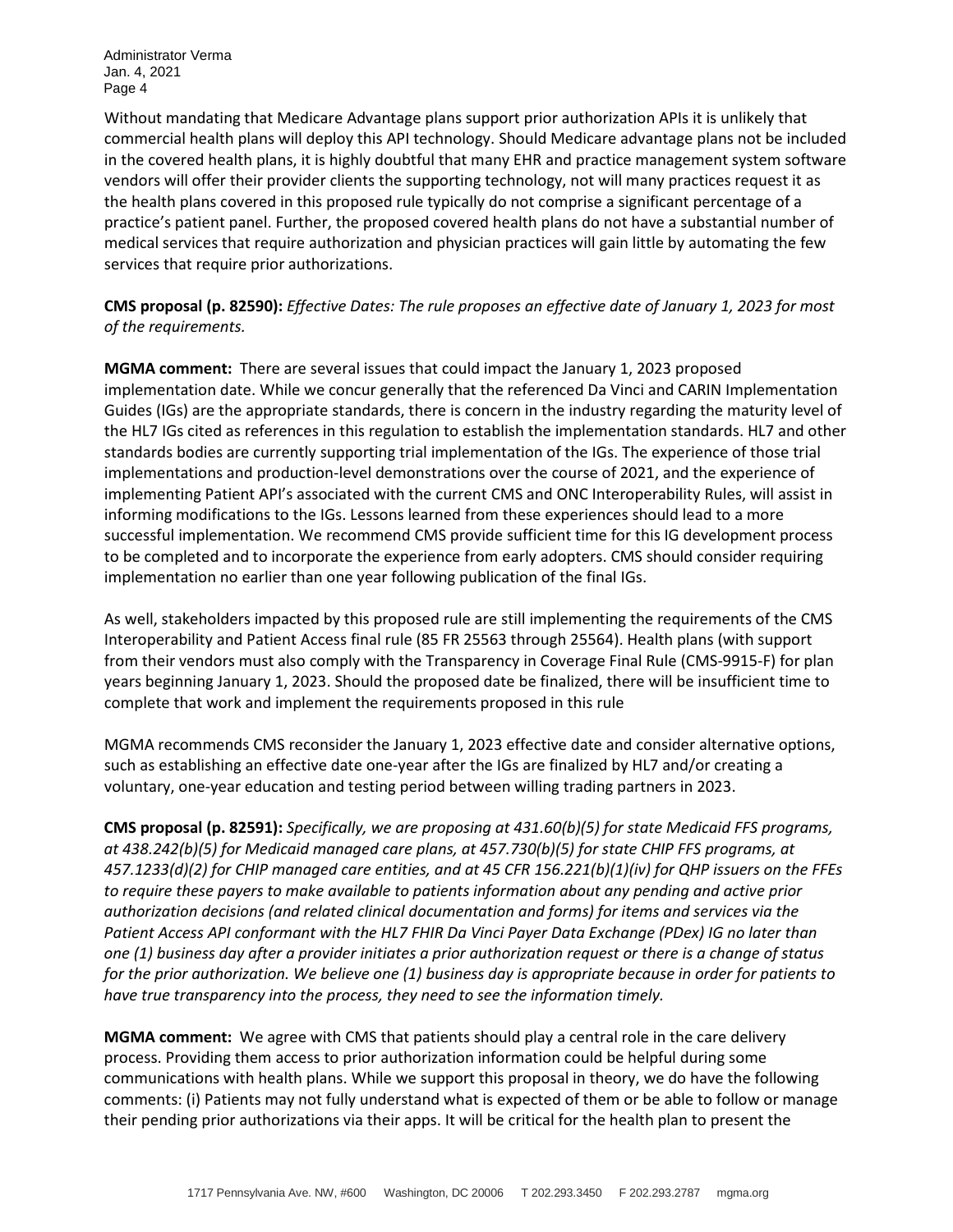information via the app in a manner that makes it easier for the patients to understand; (ii) While providing the patient access to information that a prior authorization request has been submitted on their behalf could be helpful, the focus of this CMS rule should be on notifying the provider of the response to the prior authorization request; and (iii) We are concerned that the PDex IG was developed with minimal input from a number of key stakeholder groups, including physician practices. As a result, there is a need for more time to understand and implement the standard.

**CMS proposal (p. 82591):** *If a patient can see the supporting documentation shared with their payer they might better understand what is being evaluated and even potentially help providers get the best and most accurate information to payers to facilitate a successful prior authorization request, thus potentially avoiding unnecessary delays in care and reducing burden on providers and payers.*

**MGMA comment:** Patients should play an important role in the care delivery process and increasing patient engagement is a goal we all share. However, with this provision CMS could unintentionally be adding additional burden and delays in care. Should health plans, for example, require the involvement of the patient in a prior authorization it would insert patients into already burdensome administrative workflows. Most concerning, a health plan could require the patient to contribute information as another condition for approval of a service or medication, further delaying the approval process. Should the health plan work directly with the patient and not include the practice, it could lead to discrepancies in information submitted by both parties and again lead to delays in care. We recommend the agency clarify that health plans are not to require that patients contribute or review information as part of the prior authorization process.

**CMS proposal (p. 82591): …***we propose that payers would be allowed to conform with either the US Core IG or the PDex IG to facilitate making the required USCDI data available via the Patient Access API.*

**MGMA comment:** We are concerned that CMS is proposing that impacted health plans be permitted to conform with either the US Core IG or the PDex IG to facilitate making the required United States Core Data for Interoperability (USCDI) data available via the Patient Access API. Providing these health plans the option to select which IG to support could have a detrimental impact on practices. Physicians are already required to use EHRs certified to the US Core IG. Since the Patient Access API and Provider Access API are linked, practices could be forced to incur additional costs if IGs that overlap with the requirements of the Provider Access API are used inconsistently. We question why CMS would propose a health plan IG policy that could result in incompatibility with practice EHRs---potentially negating the usefulness of the Physician Access API. Selecting one IG will decrease costs and encourage adoption by practices.

**CMS proposal (p. 82592):** *We did not include information about prescription drugs and/or covered outpatient drugs in any of the proposals in this rule. However, we are interested in better understanding the benefits and challenges of potentially including drug information in future rulemaking. For example, what specific considerations should we take into account? Are there unique considerations related to the role Pharmacy Benefit Managers (PBMs) play in this process? Overall, we do think it would be very valuable to payers, providers, and patients to have information about a patient's prescription drug and/or covered outpatient drug pending and active prior authorization decisions, and we would like to better understand how to most efficiently and effectively consider including this information in these API provisions in the future.*

**MGMA comment:** When integrated into a pharmacy management system, electronic prior authorization streamlines the approval process and patients can start their medications sooner. The result is increased patient satisfaction, adherence to medication regimens, and fewer visits the emergency room. This more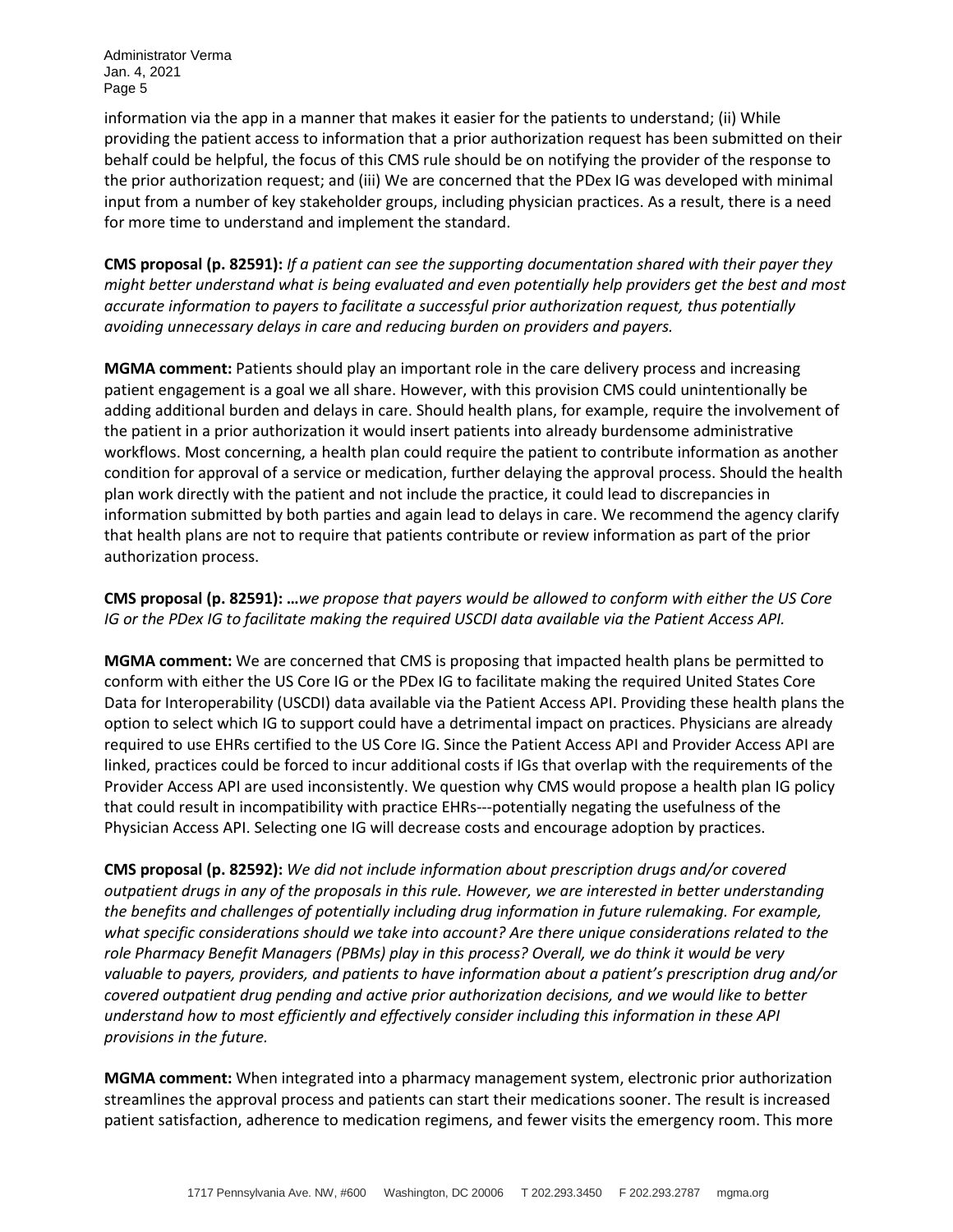automated process improves patient care, reduces provider burden, and even saves plan resources. Additionally, per the Modernizing Part D and Medicare Advantage to Lower Drug Prices and Reduce Outof-Pocket Expenses final rule (CMS-4180-P), Medicare Part D plans have to offer a real-time pharmacy benefit tool showing physicians patient-specific drug coverage information, including alternatives, effective January 1, 2021.

We support the work undertaken by the National Council for Prescription Drug Programs (NCPDP) to develop the SCRIPT Standard electronic prior authorization transactions. It is anticipated that these automated transactions will significantly reduce the approval time of prescription benefit prior authorizations, leading to expedited access to drug therapy for improved continuity of care. As well, the NCPDP real-time prescription benefit (RTPB) transactions can provide clinicians point-of-care information to support clinical decision-making for prescribing drugs, thereby negating the need to obtain a prior authorization and reducing the overall administrative burden. We urge CMS to work with NCPDP, provider associations, and other stakeholders to identify opportunities to include prescription drug information and RTPB in the proposed APIs.

**CMS proposal (p.82593-4):** *We propose that impacted payers must request the third-party app developer's attestation at the time the third-party app engages the API. Under our proposal, the payer must inform the patient within 24 hours of requesting the attestation from the app developer of the status of the attestation—positive, negative, or no response, with a clear explanation of what each means. The patient would then have 24 hours to respond to this information… We also request comment on whether the request for the app developer to attest to certain privacy provisions should be an attestation that all provisions are in place, as it is currently proposed, or if the app developer should have to attest to each provision independently*

**MGMA comment:** We understand the importance of finding the appropriate balance between facilitating patient access to health information and ensuring the confidentiality of that information. We agree that health plans should have the ability to ensure that patient-directed third-party apps deploy a designated level of privacy and security functionality. An attestation response from the app developer seeking to access the Patient Access API would be a helpful guide for the patient to determine if the app would maintain the confidentiality of their information.

MGMA also supports the provision in the regulation that third-party app vendors must attest to health plans during an application registration process. This attestation includes certain facts about how they manage and protect the privacy and security of patient information both upon receipt and in an ongoing fashion. All patient rights regarding an app's stewardship of the patient's information should be made clear to the patient when they act to download their information into the app and patients clearly need to have the right to rescind rights of access by app vendors in real-time upon learning of the status of thirdparty app attestation.

CMS should provide clear and consistent guidelines regarding to what third-party app vendors must attest to (e.g.[, CARIN Code of Conduct,](https://www.carinalliance.com/our-work/trust-framework-and-code-of-conduct/) third-party use or sale of data, etc.). This description should also align with the HIPAA privacy and security requirements. As well, CMS should develop a sample workflow for third-party app vendors and health plans to follow regarding the app registration and attestation process. This sample workflow should reference a scalable approach in which standards can support the real-time access to attestation information that can be shared in a federated manner. The ONC FHIR at Scale Taskforce (FAST) group has proposed such methods and CMS should work with ONC to incorporate that work into the subsequent rulemaking.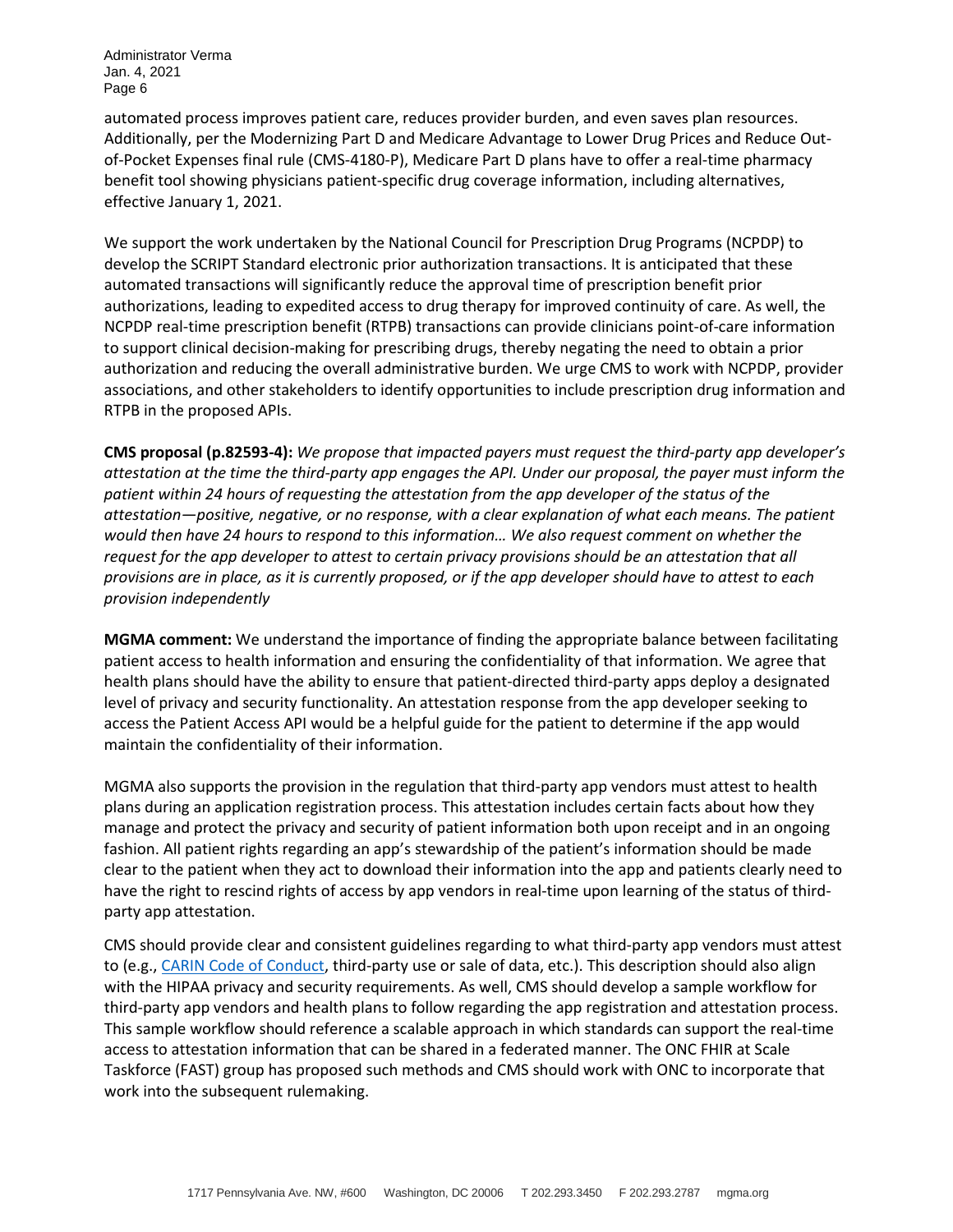Absent clear guidance, we are concerned that any stipulations regarding timeframes (i.e., the proposed rule's requirement that the plan inform the patient of the status of the attestation within 24 hours from the request by the app developer) may be unworkable. Similarly, the 24-hour period that the patient has to respond to this information may not be sufficient. We recommend extending the 24-hour requirement to a minimum of two business days for each of the timeframes. In addition, we recommend the development of a transparent approach could reduce the need for the back and forth between patients and plans regarding app attestations and serve as a market driver to encourage app developers to meet minimum privacy and security standards.

### Additional comments are requested by CMS on:

*The proposal of the payer's obligation to send the data regardless of whether or not the patient responds to the payer after notification of the app's attestation results, specifically notification if the app does not attest to meeting the above privacy provisions.*

Although there is concern that inappropriate disclosures will be made to third-party apps, if these apps are designated by the patient, the health cannot refuse to share the data. However, to reduce the chance of inappropriate disclosures, we urge CMS to work with stakeholders groups, include those representing patients, to educate them on the privacy and security concerns related to sharing health information with third-party apps and the importance of having those apps attest to meeting a standardized set of privacy and security requirements.

*Whether the request for the app developer to attest to certain privacy provisions should be an attestation that all provisions are in place, as it is currently proposed, or if the app developer should have to attest to each provision independently.*

We continue to be concerned that patients will have their health information inappropriately disclosed If they are not fully informed and aware of the potential dangers associated with sharing their information with third-party apps. We recommend the app developer should attest that all provisions are in place and not be required to attest to each provision independently. The process of all-in-one attestation and patient communication of the results will be challenging enough in its own right. Adding nuance to the attestation may result in a protracted process and could be confusing to patients. CMS should be prescriptive with regard to the minimum set of requirements to which a third-party app developer should attest to. Giving a third-party app a privacy and security "score" could be an effective way of communicating to patients how well their designated app will protect their information.

**CMS proposal (82594):** *Specifically, we propose that these payers report quarterly: (1) The total number of unique patients whose data are transferred via the Patient Access API to a patient designated third-party app; and (2) The number of unique patients whose data are transferred via the Patient Access API to a patient designated third-party app more than once. Tracking multiple transfers of data would indicate repeat access showing patients are either using multiple apps or are allowing apps to update their information over the course of the quarter.*

**MGMA comment:** We urge CMS to provide additional information on what constitutes a "unique patient" so that patients can be identified in the same manner. As well, clarification is required on the issue of what happens when a patient leaves a health plan and then returns, such as occurs frequently with Medicaid beneficiaries. For example, CMS should stipulate whether a health plan is required to assign a new patient identifier and would the patient be considered new or existing.

**CMS proposal (82594):** *We are proposing to require impacted payers to report metrics about patient use*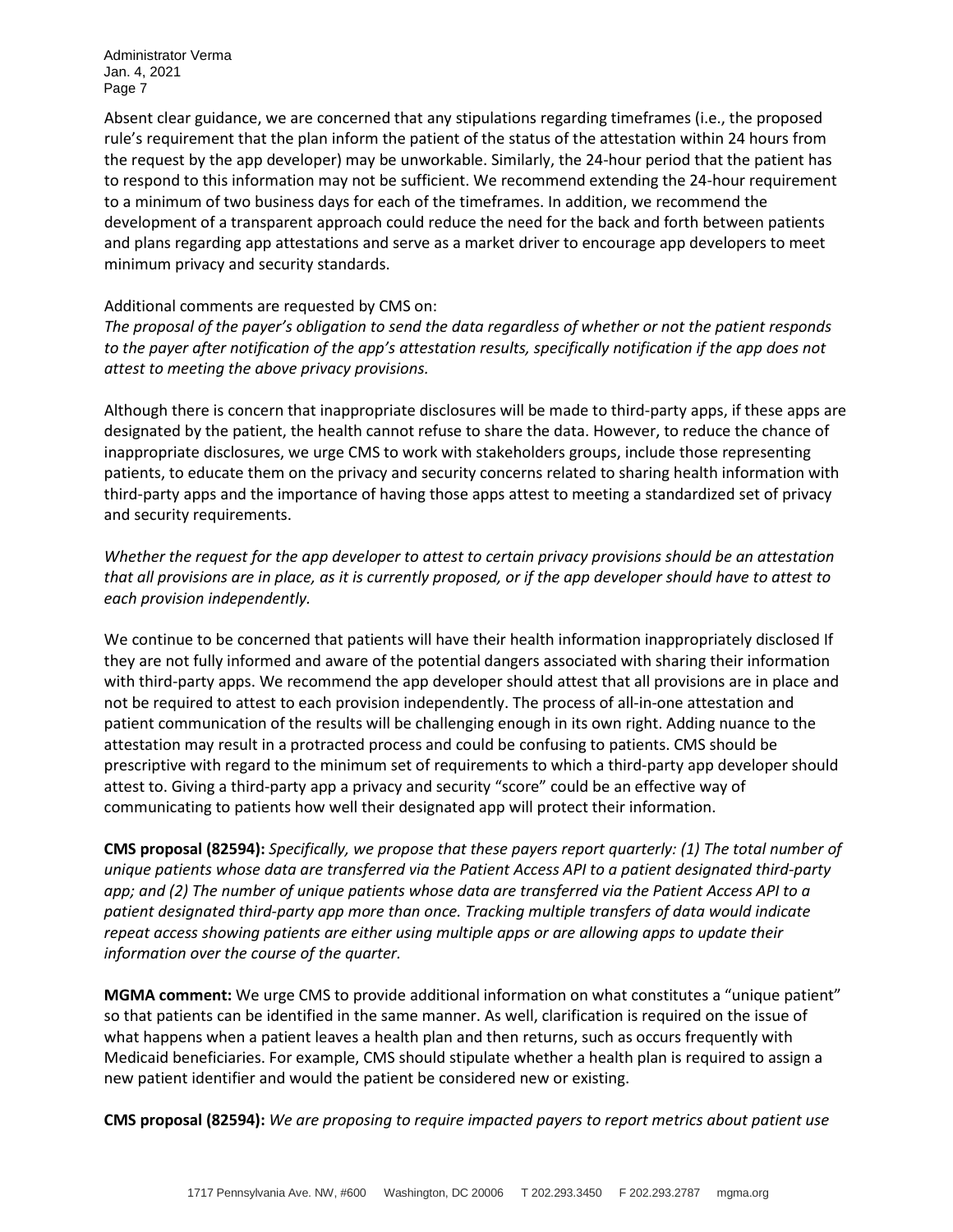*of the Patient Access API to CMS.13 We believe this is necessary to better understand whether the Patient Access API requirement is efficiently and effectively ensuring that patients have the required information and are being provided that information in a transparent and timely way.*

**MGMA comment:** These metrics are important for CMS to collect. Understanding the impact that these new policies have both on health plans and patients is critical to establishing whether the policies are successful and if any additional modifications are required. Proposing these metrics also raises the issue of whether the initial stage of the implementation should be voluntary on the part of health plans. Following collection of these metrics, and prior to making the policy mandatory for all health plans, CMS could then potentially use this time to modify policies to better ensure success.

We also recommend that CMS collect metrics on the communications between health plans and app developers regarding privacy and security attestations. It will be important to determine how many app developers are willing to attest to meeting the privacy and security criteria, how many agree to participate in the attestation process, but are unable to attest to meeting the criteria, and how many app developers refuse to participate in the attestation process. As well, it would be helpful to collect metrics on health plan and patient communications regarding these privacy and security attestations. How successful were health plans in reaching out to the patient regarding the app developer attestation and what was the result of the health plan-patient communication (i.e., did the patient continue to request that their information be supplied to the app developer, or did they decide not to have their information shared with the app developer).

**CMS proposal (p. 82600):** *Therefore, our proposal does not permit a payer to deny use of or access to the Provider Access API based on whether the provider using the API is under contract with the payer. A provider that is not in network would need to demonstrate to the patient's payer that they do have a care relationship with the patient.*

**MGMA comment:** We urge CMS to clarify what it would expect a practice to provide to a health plan to demonstrate a "care relationship" with a patient. In today's environment, health plans leverage demands for prior authorization, complex documentation requirements, hidden plan guidelines, delayed responses to practice requests, denials without clear explanation, and inefficient workflow requirements including driving practices to proprietary online portals to slow administrative transactions. Permitting health plans to establish the requirement for a practice to demonstrate care relationships inevitably will result in another unnecessary, time-consuming, and burdensome process that will delay patient care.

We recommend that practices not be expected to demonstrate a care relationship using approaches that are beyond what in-network providers would need to take to demonstrate a relationship with a patient or that take practices out of their normal workflows. Typically, this is accomplished now by simply supplying the health plan the patient's insurance plan member ID, first and last name, and date of birth. CMS should also consider leveraging the existing companion guide on the HIPAA-mandated X12 270/271 electronic eligibility transaction supporting Medicare Beneficiary Matching as a template for what should be required to facilitate beneficiary matching.

Further, the rule as proposed does not appear to provide sufficient time to develop a process to administer out-of-network provider requests. In addition to complexity associated with verification of a care relationship, technical logic to automate out-of-network provider access API would significantly escalate the cost of compliance, and manual administration would increase administrative costs. Generally, there are no user identifiers and password credentialing security for most non-participating providers. To avoid industry confusion, we support CMS implementing a staged approach that begins by including plan participating providers. Out-of-network providers should be added at a later date.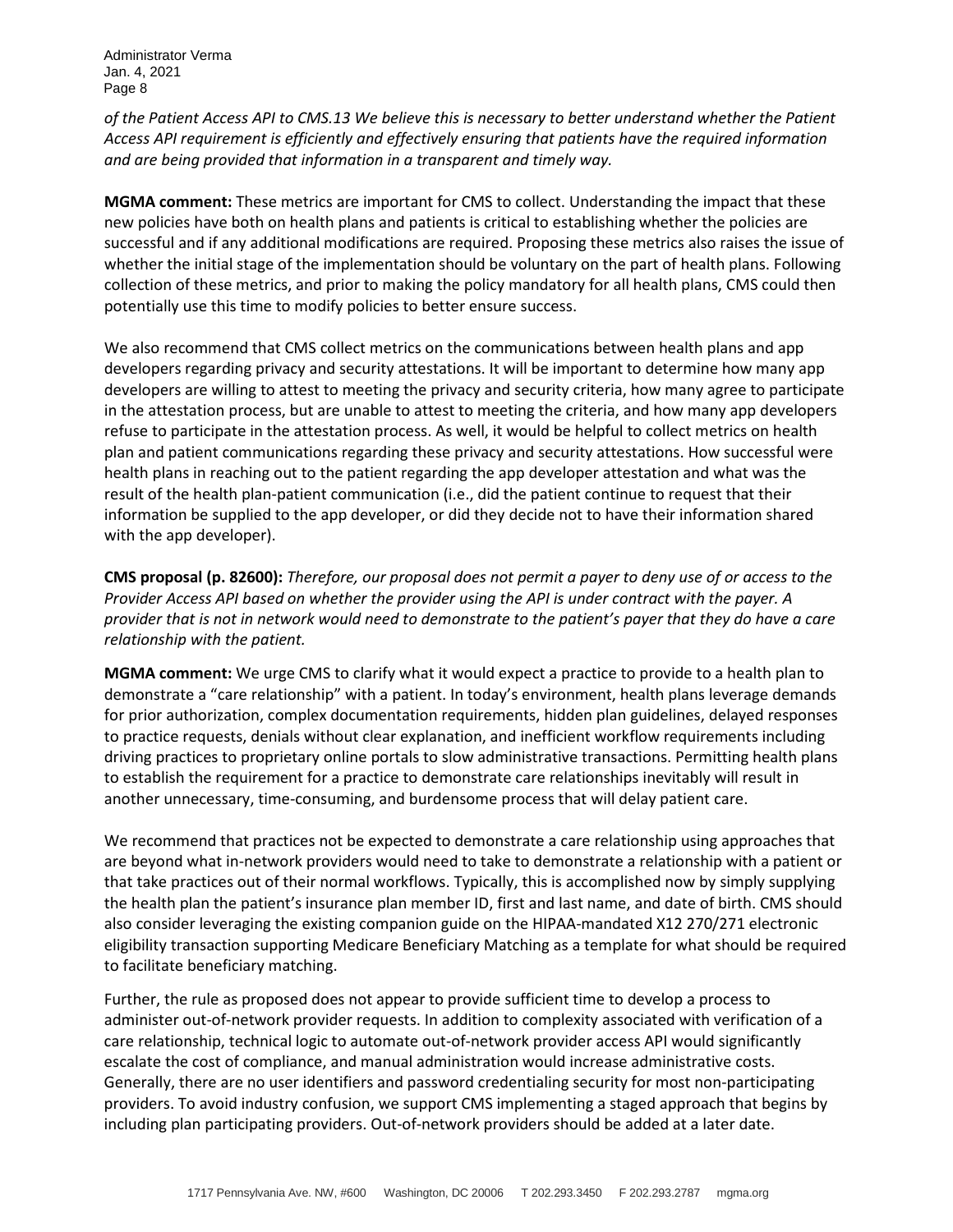**CMS proposal (p. 82601):** *We believe that the benefits of data sharing would be greatly enhanced if other payers were sharing health information about their patients with health care providers for multiple patients at once, as CMS is now beginning to do under BCDA and as we are also further testing through the DPC pilot, for instance. As a result, we are proposing a second approach to require impacted payers to implement payer-to-provider data sharing using the HL7 FHIR Bulk Data Access (Flat FHIR) specification—a Bulk Data Provider Access API.*

**MGMA comment:** We concur that there are potential benefits of data sharing would be greatly enhanced if other health plans were sharing health information with physician practices for multiple patients at once. We note, however, that the HL7 FHIR Bulk Data Access specification is designed to "periodically retrieve updated clinical data" and not for daily bulk claims and clinical transactions among changing enrollees or providers as discussed in the CMS proposed rule. Sufficient implementation has not occurred to assess if it will meet industry needs and the proposed timeframes. The Provider Access API application should be limited to individual enrollee data requests, and testing continue for the FHIR Bulk Data Access specification. CMS should not require this Bulk Data Access specification until the standard can be applied to this use case and has been thoroughly tested.

Once the standards specifications are established, CMS should work with ONC on establishing specific requirements for EHR developers to include in their technologies for clinical data as part of the ONC Certified EHR Technology (CEHRT) program. In addition, CMS should consider including incentives to use the Provider Access API in their workflows within the Improvement Activities component of Merit-based Incentive Payment System (MIPS) program.

CMS should also focus efforts on exchange of data from patients to practices. As patients now will have access to all their information captured by their health plans via the Patient Access API, the patient should also be considered a potential conduit for the data. The patient can choose to share their health plan data records with any provider of their choosing if and when third-party apps and EHRs implement a Bulk Data transfer capability. For practices to incorporate actionable data, they will need EHR vendors to support a "curation function" to permit clinicians and patients to selectively incorporate data into the patient record. Without this capability, there will be a significant amount of duplicate and non-essential data and practices will not realize the benefits. As development of the standard continues, CMS should work with practices to ensure the Provider Access API returns accurate and useable information.

**CMS proposal (p. 82602):** *We are proposing that impacted payers would be permitted to put a process in place for patients to opt-in to use of the Provider Access API for data sharing between their payer and their providers. As with the attribution process discussed above, we did not want to be overly prescriptive regarding how this opt-in process might be implemented. However, we are considering whether to suggest a specific process for all payers who choose to implement this opt-in. One possible approach might be for CMS to have all payers engaging in an opt-in approach to include information about the ability to opt-in to this data sharing as part of their annual notice or regular communication with patients—such as when they communicate with patients about claims, and to permit opt-in via a variety of options, including by phone, via a website, or using an app, for instance.*

**MGMA comment:** MGMA supports the proposal that requires health plans to implement a process that has patients opt-in to the use of the Provider Access API for data sharing between their provider and plan. An opt-in approach is preferable to an opt-out approach, as the opt-out approach brings a likelihood of added burden for physician practices to manage questions and concerns from patients once they become aware that they were opted-in to the API. In addition, we recommend that the health plan be required provide understandable information for their enrollees on how to opt-in, what the Provider Access API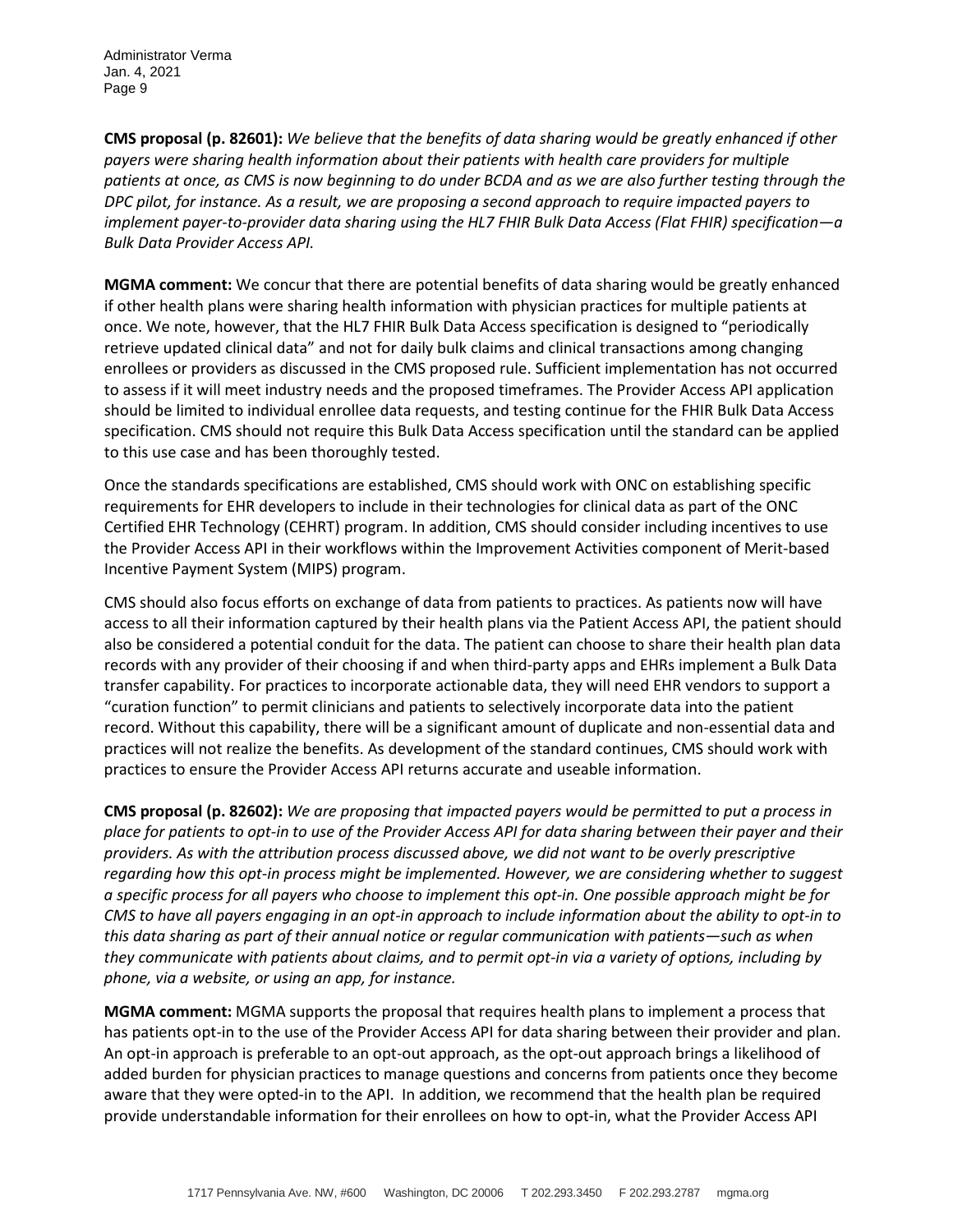involves, how their data is shared, details on the privacy and security safeguards, how to subsequently opt-out, and who the patient can contact for additional information.

**CMS proposal (p. 82603):** *We are proposing that payers make educational resources available to providers that describe how a provider can request patient data using the payer's Provider Access APIs in nontechnical, simple, and easy-to-understand language.*

**MGMA comment:** MGMA strongly supports the requirement that health plans make clearly understandable educational resources easily available for providers to learn how they can request patient health data using the plan's Patient Access API. We also urge CMS to work with MGMA and other professional societies on API education.

**CMS proposal (p. 82608):** *The proposed PAS API could support increased use of the HIPAA standard through its capability to integrate with a provider's system directly, automation, and improved timeliness for obtaining a response to a prior authorization request, particularly when paired with the DRLS API. However, we are interested in hearing from commenters if there are other steps CMS could take to further implementation of the X12 278 standard and what challenges would remain if the standard was more widely utilized.*

**MGMA comment:** Th[e 2019 CAQH Index Report,](https://www.caqh.org/sites/default/files/explorations/index/report/2019-caqh-index.pdf?token=SP6YxT4u) released in 2020, suggests that industry adoption of the electronic prior authorization transaction lags significantly behind the other HIPAA-mandated electronic transactions (see below). Electronic claim submission (96 percent in 2019), coordination of benefits/crossover claim (86 percent in 2019), eligibility & benefit verification (84 percent in 2019), claim status inquiry (70 percent in 2019), claim payment (70 percent in 2019), and remittance advice (51 percent in 2019) are all higher than prior authorization transaction (13 percent in 2019).

Increased use of the prior authorization electronic transaction would result in significant savings to both plans and providers. Data taken from the 2019 CAQH Index Report suggests that moving from manual to electronic prior authorizations would net the health plans a savings of \$3.27 per transaction. For providers, moving from manual to electronic prior authorization transactions would net a savings of \$9.04 per transaction. CAQH estimates that the combined net savings for the industry would be \$12.31 per prior authorization transaction.

The most significant barrier to widespread use of the X12 278 transaction is the lack of a supporting standard for electronic attachments. Without an attachment standard, health plans have developed webbased portals to provide a mechanism in which to submit documentation to support the prior authorization request. A mandated attachments standard is imperative for the prior authorization process regardless of which transactions are used to send and respond to requests. Additionally, using an API to simply automate the initial prior authorization request and response does not address need to transmit supporting clinical documentation nor does it necessarily address burdensome workflow issues for practices.

We do have concerns with the reference in the proposed rule to the continued use of the X12 278 in tandem with the Da Vinci PAS API. It appears the only value of using the X12 278 in this model is to ensure HIPAA compliance. However, establishing a workflow where a transaction starts as a PAS API, is converted to an X12 278, transmitted to the health plan, where it is then translated back to a PAS API adds nothing to the process other than translation costs for both practices and health plans. We expect that if this approach is adopted, practices will be forced to engage clearinghouses and other third-party intermediaries to submit these transactions and the benefits of automation benefits would be lost. To solve this, we urge CMS to aggressively promote HIPAA waivers, permitting practices, health plans and supporting vendors to adopt a PAS API workflow that does not require mapping to the X12 278.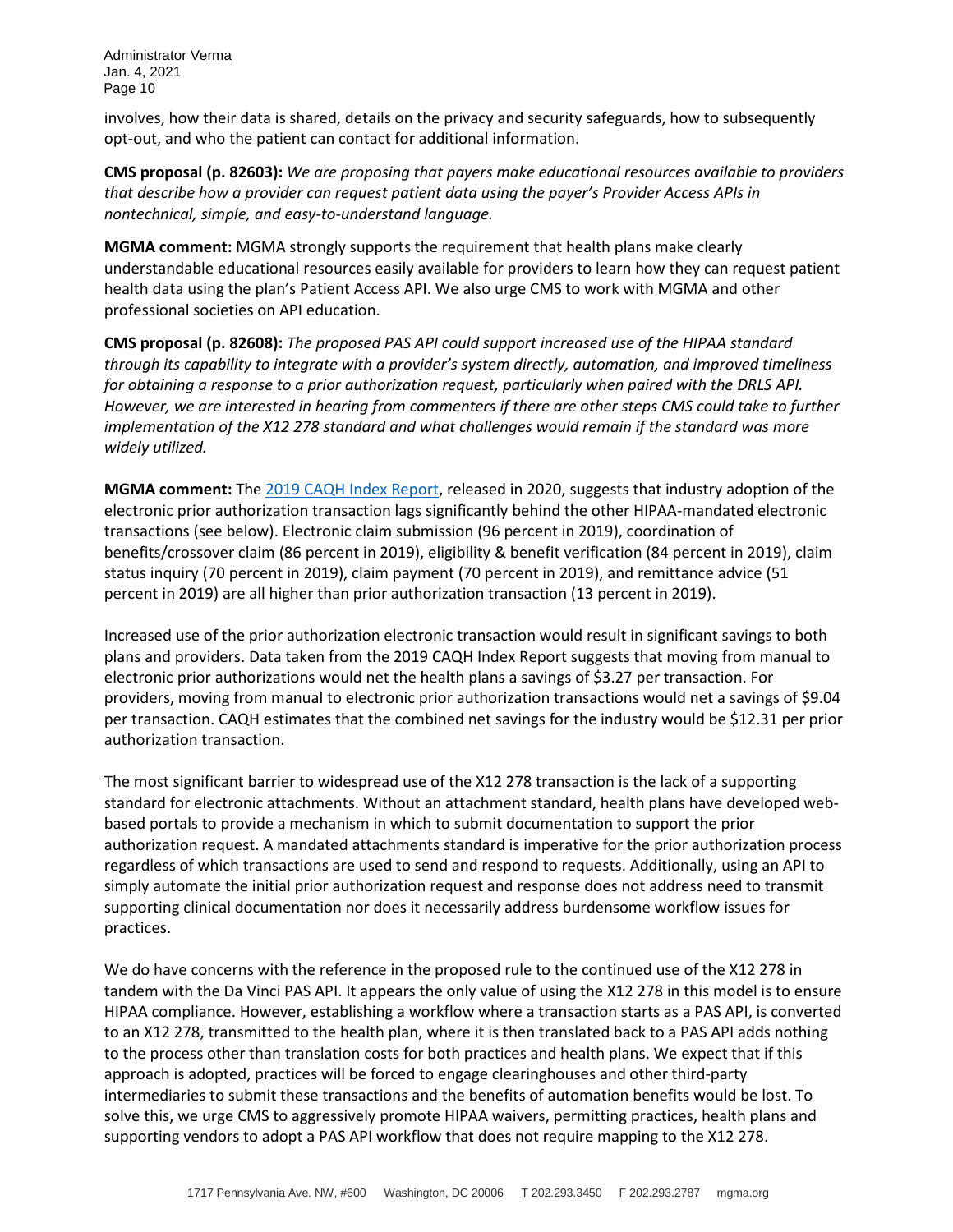**CMS proposal (p. 82608-9): …***we propose to require that, beginning January 1, 2023 (for Medicaid managed care plans and CHIP managed care entities, by the rating period beginning on or after January 1, 2023), state Medicaid and CHIP FFS programs, Medicaid managed care plans, CHIP managed care entities, and QHP issuers on the FFEs, implement and maintain a FHIR-based DRLS API… populated with their list of covered items and services, not including prescription drugs and/or covered outpatient drugs, for which prior authorization is required, and with the organization's documentation requirements for submitting a prior authorization request, including a description of the required documentation.*

*We also request input on a potential short-term solution to address the challenge of accessing payer requirements for prior authorizations. We solicit feedback on how payers currently communicate prior authorization requirements, and on the potential for payers to post, on a public-facing website, their list of items and services for which prior authorization is required, populate the website with their associated documentation rules as in interim step while they implement the DRLS. This is not intended to harmonize prior authorization requests, but rather to quickly address the issue identified by stakeholders regarding access to prior authorization information. If payers could post their prior authorization requirements on a website, how could that information be presented and organized for providers to easily identify the services and items which require prior authorization? Finally, we request comments on how the posting of this information on payer websites would provide a satisfactory interim solution to the challenge of accessing payer requirements for prior authorizations in advance of implementing the DRLS API.*

**MGMA comment:** MGMA and many provider organizations, health plans, and vendors participated in the CMS workgroup that developed the DRLS initiative. DRLS shows tremendous promise to streamline and automate prior authorization communications between health plans and providers. Coverage Requirements Determination provides an automated way for provider EHR systems to contact health plan systems in order to determine requirements for prior authorization, specific documentation, prior treatments, appropriate use criteria and potentially gaps in care.

We note that on the CMS [DRLS webpage](https://www.cms.gov/Research-Statistics-Data-and-Systems/Monitoring-Programs/Medicare-FFS-Compliance-Programs/LookupServiceInitiative) the agency states: "How will this benefit providers? Providers will be able to discover Medicare FFS prior authorization and documentation requirements: At the time of service." Thus, even CMS recognizes that one of the most important components of the DRLS initiative was its "real-time" approach that would provide critical information to the clinician at the time of the patient encounter. While DRLS focused on communicating whether a prior authorization weas required and giving the physician practice the necessary clinical template, we assert that this same approach be applied more broadly to the prior authorization determination API requirements for health plans.

The rule also seeks comment on provider access to health plan prior authorization requirements. Full transparency and easy access to prior authorization requirements would significantly decrease provider burden and streamline the prior authorization process. Health plan burden would also be decreased as they must answer provider prior authorization requests for medications and medical services that do not require authorizations. Reducing these call center communications would save health plan resources.

We note that in today's physician practice environment, typically prior authorization policies and requirements are communicated by health plans to providers via plan websites, written and electronic bulletins, and sent to providers in emails. With practices often having contracts with dozens of different health plans, these types of communications are often lost or overlooked. The wide variation between health plans in their prior authorization policies, the ever-changing nature of these policies, and the proprietary approach taken by individual health plans in how they describe their policies makes tracking and implementing these policies extremely challenging for practices.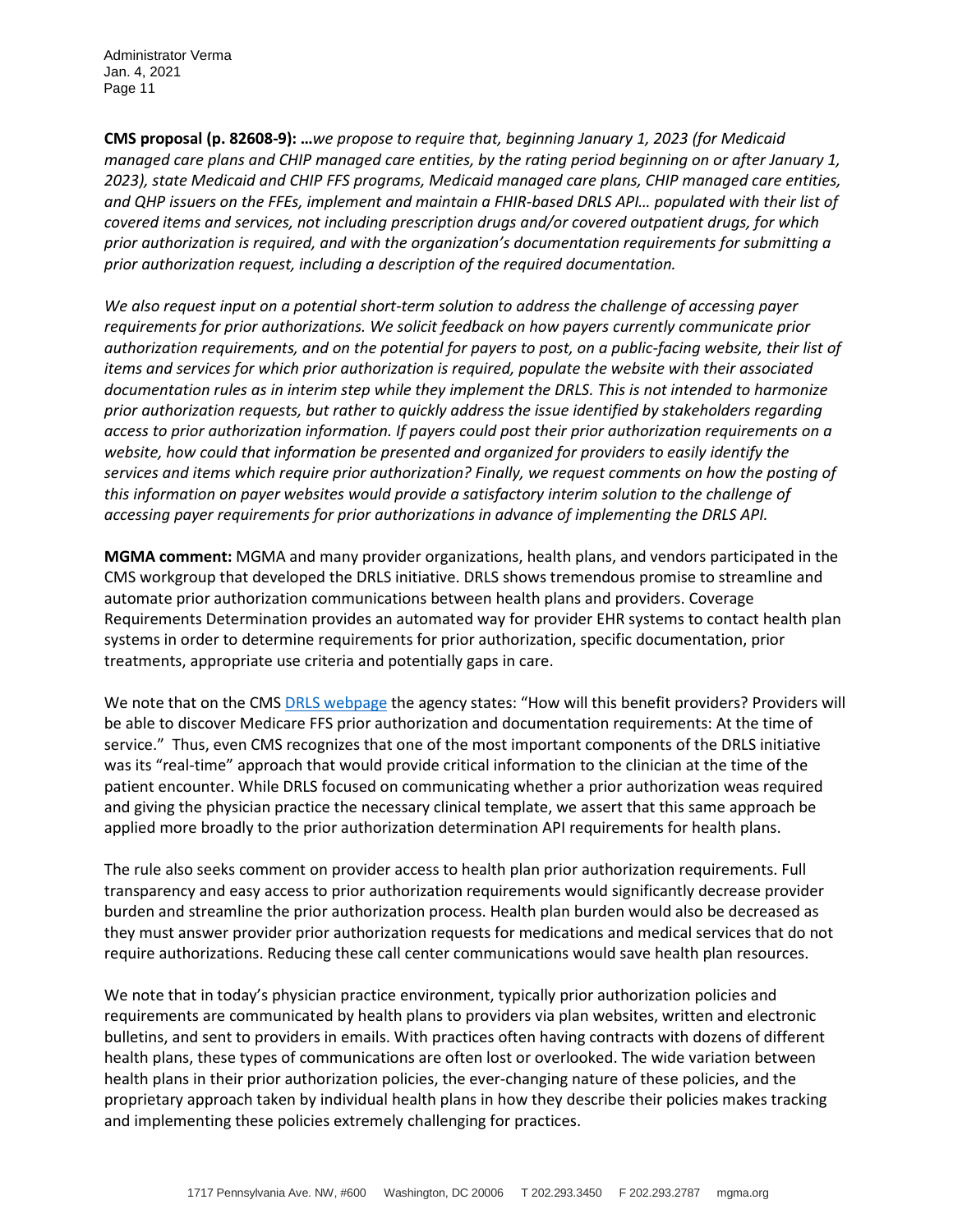A solution to this issue would be to standardize the way that health plan requirements for prior authorizations are presented to providers. For example, health plans could be required follow a template that would list all the medications and medical services that require an authorization. This template could also include the clinical documentation required by the health plan to support the authorization. These templates could then be posted in a standardized area on the health plan's public-facing website. This standardized and transparent approach, while not automating prior authorization, would significantly improve the ability of practices to understand and meet plan authorization requirements.

**CMS proposal (p. 82609-10):** *To help address this issue, we are proposing that impacted payers implement a Prior Authorization Support (PAS) API that facilitates a HIPAA compliant prior authorization request and response, including any forms or medical record documentation required by the payer for items or services for which the provider is seeking authorization.*

**MGMA comment:** MGMA strongly supports an end-to-end automated PA process that integrates with a practice's EHR workflow. We are supportive of the proposed rule's requirement on health plans to implement a PAS API to facilitate HIPAA compliant prior authorization request and responses, including any forms or medical record documentation required by the plan for items or services for which the provider is seeking authorization. However, we do have some concerns with the provisions as proposed in the rule.

For example, we urge CMS to clarify the issue of which transaction standard is to be followed. We note in the preamble that health plans are required to support the PAS API HL7 FHIR standard while later in the rule it specifically requires compliance with the X12 278 HIPAA transaction standard.

Further, the industry is facing the challenge that while some physician practices, EHR/practice management system vendors, and health plans are ready or will be ready shortly to support FHIR-based transactions, many are not. We are particularly worried that small and medium-sized practices will not be able to easily discard their X12-based technologies and workflows. We are also concerned about the ability of physician practices to implement the software required to support the PAS API HL7 FHIR and DRLS API proposals. With no mandate on software vendors to develop supporting products, we believe it is unlikely that practices will be able to support these standards by 2023.

**CMS proposal (p. 82610):** *Specifically, we propose to require that Medicaid and CHIP FFS programs, Medicaid managed care plans, CHIP managed care entities, and QHP issuers on the FFEs implement and maintain a PAS API conformant with the HL7 FHIR Da Vinci Prior Authorization Support (PAS) IG beginning January 1, 2023 (for Medicaid managed care plans and CHIP managed care entities, by the rating period beginning on or after January 1, 2023)…We request comment on steps that HHS could take to educate providers on the benefits of these APIs and incentive their use. We also request comment on opportunities to encourage health IT developers to implement these functions within EHRs, including the potential future addition of certification criteria in the ONC Health IT Certification Program.*

**MGMA comment:** As we state above, one of the impediments to practices moving forward with the proposed automated API approaches is the lack of vendor support. EHR and practice management system software vendors are not HIPAA covered entities and this proposed rule does not require the vendors to support these new standards. The proposed rule does, however, allude to the ONC certification program when it asks for comment on the potential future addition of certification criteria in the ONC Health IT. In ONC's May 2020 final rule, it outlines the next iteration of its certification program (to go into effect at the end of 2022) and does not include any requirements on the software to support the CMS PAS API HL7 FHIR and DRLS API proposals. It would likely take a minimum of five additional years for ONC to include PAS API HL7 FHIR and DRLS API requirements in the software. Further adding to the challenge, only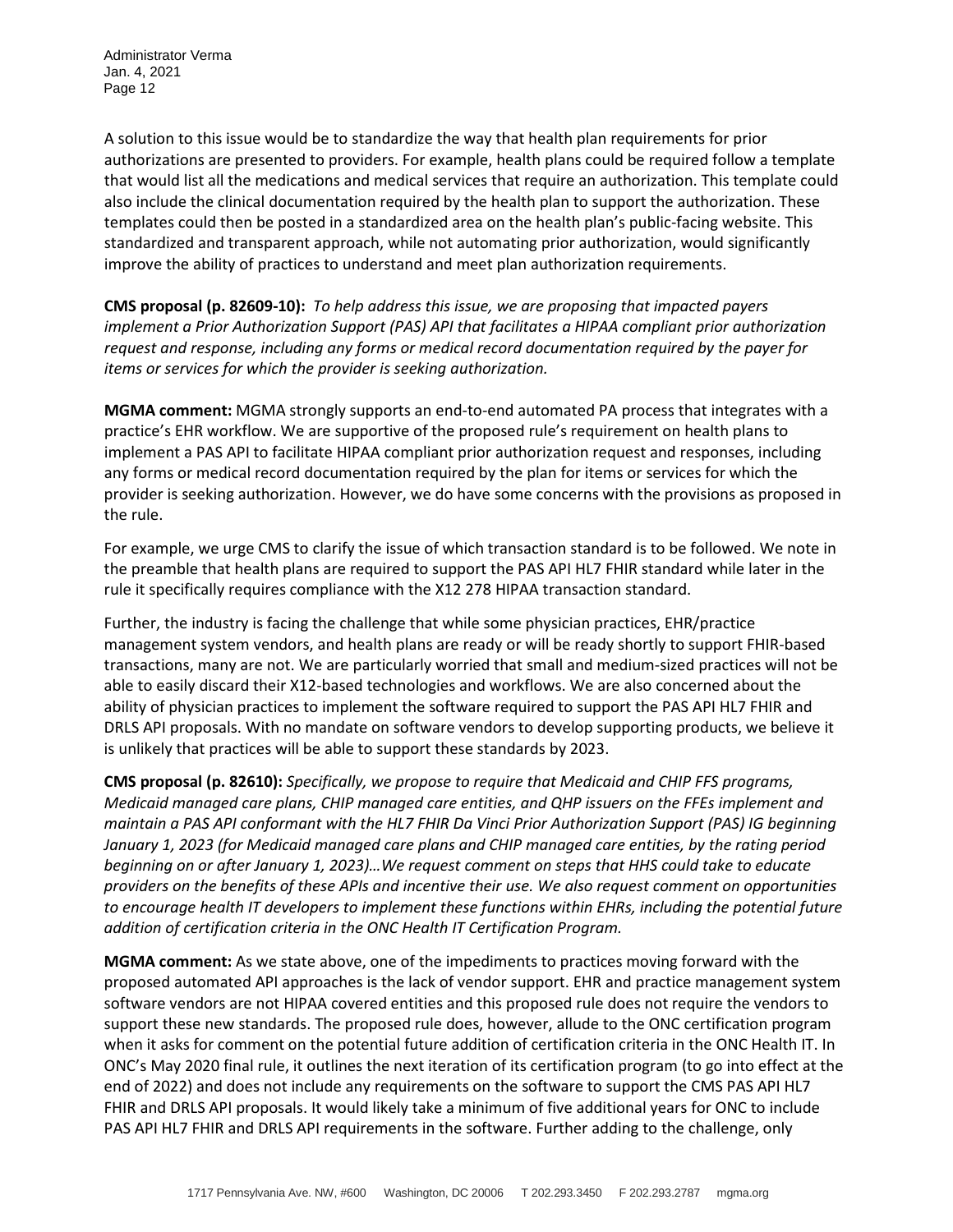providers participating in the Medicare/Medicaid Promoting Interoperability program or the Promoting Interoperability component of MIPS are required to deploy CEHRT, potentially leaving out many physician practices.

As we have stated previously, we believe the assumption that mandating a small subset of health plans to implement the untested PAS API HL7 FHIR and DRLS API requirements will incentivize health IT developers to develop and physician practices to adopt the technologies necessary to support API interfaces is incorrect. Even assuming the vendors produce the necessary technology, physician practices will be reluctant to invest resources and move forward with APIs when only a small number of their health plans support them.

In addition, health plans using different prior authorization processes, as in today's environment, must be avoided as it increases administrative burdens. Permitting multiple PAS APIs would be costly and burdensome for practices to support and add unnecessary complexity to EHR vendor integration. Because of this, we recommend the agency require health plans to utilize a single PAS API that would house PAS exchange for all participating plans. Further, practices have concern that the PAS API could provide health plans unfettered access into the practice EHR and lead to unauthorized access to patient information. To avoid this, we recommend CMS establish appropriate protections to ensure that health plans are only able to access EHR data relevant to a specific prior authorization request and ensure that the practice has the opportunity to review any patient information prior to it being transmitted to the plan.

Further, we assert that the best approach for the industry to move forward a with prior authorization solution is to improve the X12 278 transaction, move forward with the X12 275 electronic attachment standard, and permit physician practices and health plans to continue to use these transactions. At the same time, CMS should require health plans to support the PAS API HL7 FHIR standard, streamline the HIPAA waiver process, permit willing trading partners to transact prior authorizations leveraging this standard, gather and report data on the return on investment (ROI) of this approach, and appropriately incentive physician practices adoption should an ROI be clearly established.

**CMS proposal (p. 82611):** *To improve the timeliness, clarity, and consistency of information for providers regarding prior authorization status, specifically denials, we are proposing that impacted payers send certain response information regarding the reason for denying a prior authorization request.*

**MGMA comment:** We believe including a requirement for a denial to be issued to the provider from the health plan would improve the current prior authorization process. With these denial codes in place, practices would better understand a health plan's prior authorization requirements and it could lead to decreased call volumes between providers and health plans. However, to be an effective communication tool and to decrease the cost and burden of implementation for health plans, providers, and their vendor partners, these denial codes must be standardized. We urge CMS to work directly with appropriate industry stakeholders in the development of this important code set.

**CMS proposal (p. 82612)**: *We wish to learn how new policies could help improve this process, and therefore request input from payers and other industry stakeholders, on the issues that could inform a future proposal to prohibit impacted payers from denying claims for covered items and services for which a prior authorization has been approved.*

**MGMA comment:** We have concerns that as the prior authorization process becomes increasingly automated, some health plans may seek to gain advantage by approving the service or medication and then denying the practice's claim either once it has been submitted or demand repayment later after a plan audit has determined the service or medication did not meet the plan's arbitrary medical necessity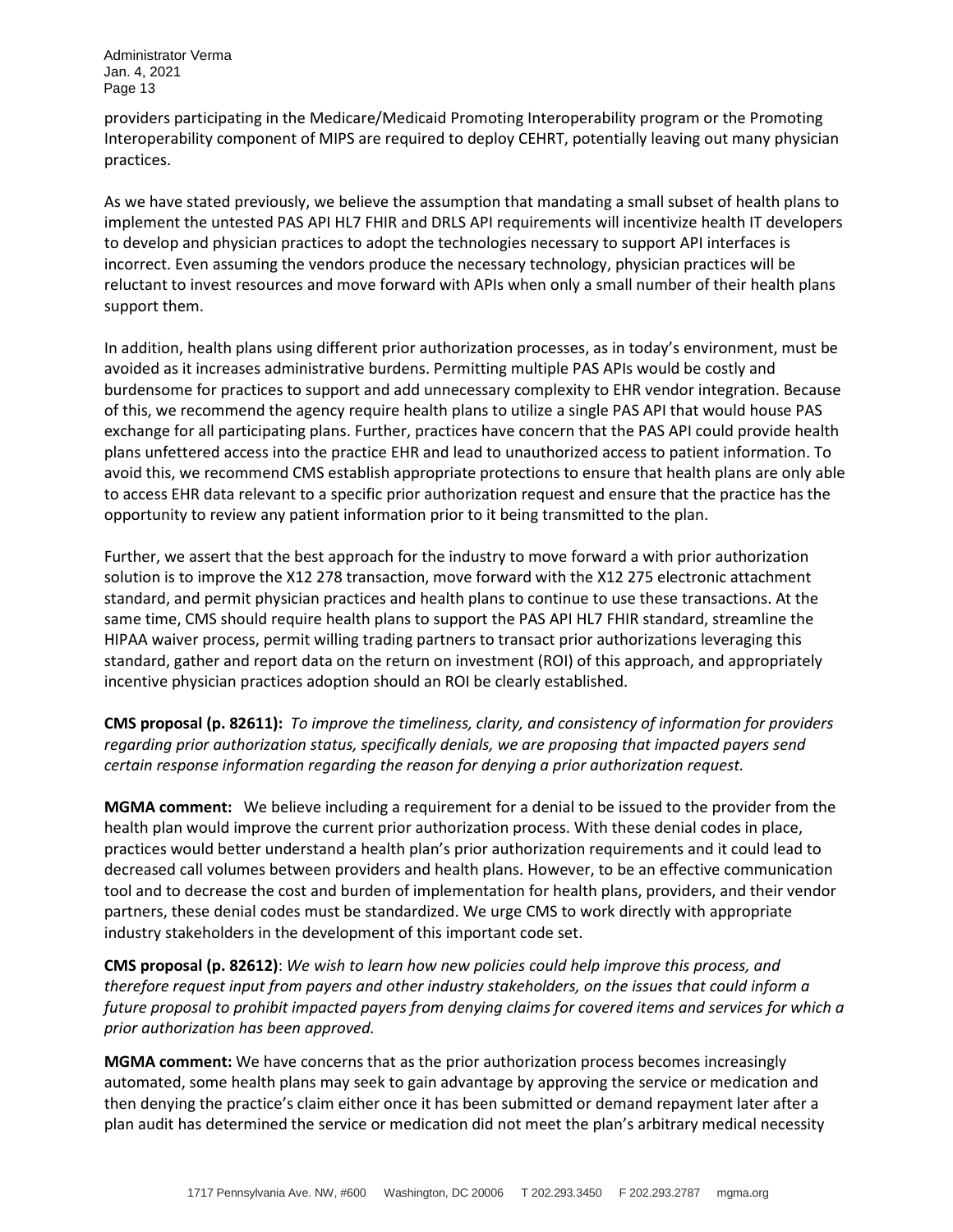requirements. This approach puts the practice in the middle between the patient and the health plan and would force the provider to potentially seek repayment from the patient themselves. We urge CMS to take action to prevent a health plan from denying payment for a claim or repayment for a claim that has been paid if the provider has received a prior authorization from the health plan and has met all of its published clinical requirements.

Further, CMS is urged to clarify that an approved prior authorization applies in clinical scenarios such as during the course of a procedure or surgery when a clinician decides that a different but related service to the one approved is more appropriate for a patient. Plans should be required to offer flexibility in their claims adjudication systems so that approved codes can be transferred to related procedures to prevent claim denial. Similarly, a changing clinical situation during an invasive procedure may require a clinician to perform an additional or different service than that originally approved by the plan. Requiring a clinician to stop the procedure simply to obtain PA for the new/additional service is unrealistic and could even endanger the patient's health. We recommend CMS mandate that health plans establish protocols for such scenarios (e.g., allowing retrospective approvals) to prevent unnecessary claim denials and unfair financial risk for practices and patients.

**CMS proposal (p. 82613):** *We are not proposing that a prior authorization would be automatically approved should the impacted payer fail to meet the required timeframe. If the deadline is missed, providers may need to contact the payer to determine the status of the request and whether additional information is needed.*

**MGMA comment:** Without a mandate to make decisions within the required timeframes, there will be no incentive for the health plan to comply with the law. Health plans could simply wait for the practice to contact them, thus delaying the process further and at the same time, delaying patient care. Placing the burden on the provider to follow up once the health plan has failed to meet the regulatory deadline is unfair and runs contrary to the intent of the overall regulation, which is to reduce provider administrative burden and speed up the prior authorization process. We urge CMS to include in the final rule a provision that deems a prior authorization request (that includes all of the specific documentation required in the DRLS API) approved by the health plan if the determination is not made in accordance with required deadlines.

**CMS proposal (p. 82613):** *Given our interest in patient health outcomes, we are proposing to require that state Medicaid and CHIP FFS programs, Medicaid managed care plans, and CHIP managed care entities provide notice of prior authorization decisions as expeditiously as a beneficiary's health condition requires and under any circumstances not later than 72 hours of receiving a request for expedited decisions. Notice should be provided no later than 7 calendar days after receiving a request for standard decisions. For Medicaid managed care plans, we are also proposing to maintain that an extension of 14 days is authorized if the enrollee requests it or a health plan determines additional information is needed.*

**MGMA comment:** While we understand CMS is seeking to find the balance between accelerating the timing of a health plan communication of prior authorization determinations to providers while not imposing unreasonable expectations on health plans, this proposal falls far short of that balance.

In this rule, CMS has proposed that health plans provide notice of prior authorization decisions not later than 72 hours of receiving a request for expedited decisions and no later than 7 calendar days after receiving a request for standard decisions. Medicaid managed care plans are allowed an extension of 14 days if the enrollee requests it or a health plan determines additional information is needed. These time frames are simply unacceptable and will result in unintended consequences. In some cases, the 72 hour and 7 day requirement are actually longer than the current timeframes offered by some health plans.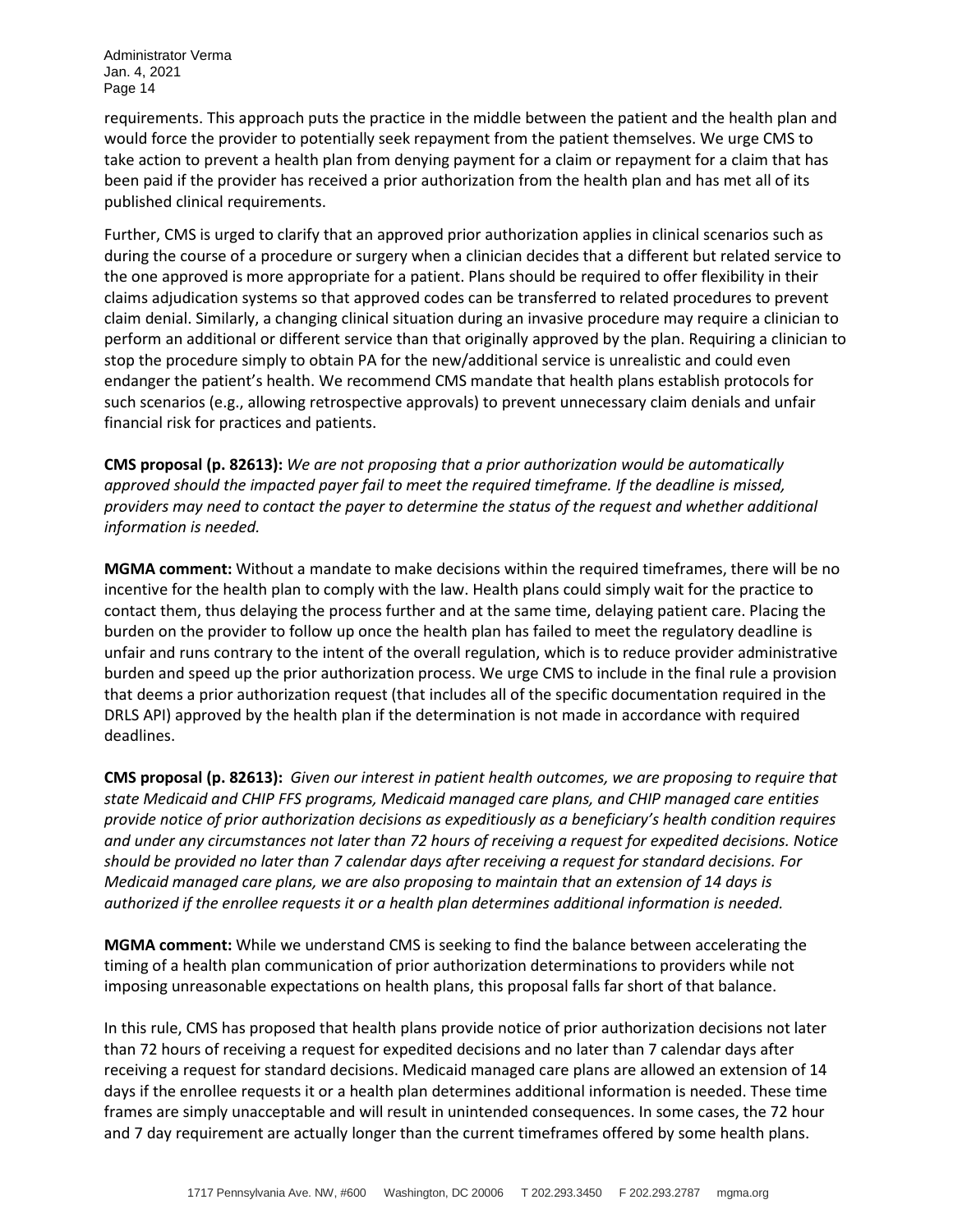Thus, it would be a step backward if those plans were permitted to lengthen their response times to meet the maximum allowed under the regulation. As well, these protracted proposed response times will act as a disincentive for physician practices to invest resources in these new standards and technologies.

We agree that physician practice and health plan adoption of electronic prior authorization could result in significant saving to both stakeholder groups and improve the care delivered to patients. However, to have wide physician practice adoption of API-based technologies, the transactions being automated must also be offered in real-time or near real-time. Real-time electronic prior authorization transactions will reduce cost for practices and health plans by eliminating manual (fax, phone, proprietary plan web portal) communications with plans.

It is important to note that the vast majority of prior authorization requests by physician practices are ultimately approved by health plans. The goal in establishing regulations in the area should be to streamline those "routine" medical services and medications that are approved by health plans at an extremely high rate. While a small number of complex medical situations require exchange of documentation and even clinical discussions, a significant number of medical services and medications do not require the submission of supporting documentation from the provider these could have determinations communicated between health plans and practices in real-time.

These real-time decisions for routine medical services and medications could mirror the current approach that practices and health plans leverage for verifying insurance eligibility and benefits. Under the 2011 CMS [interim final rule,](https://www.govinfo.gov/content/pkg/FR-2011-07-08/pdf/2011-16834.pdf) plans are required to support a real-time eligibility and benefits verification transaction with the supporting operating rule stipulating a maximum response time when processing in real-time mode of 20 seconds or less.

CMS also proposes to permit an extension of 14 days if certain health plans determine additional information is needed. We oppose this provision, as we believe that permitting health plans to issue multiple requests for clinical documentation will result in further patient care delays and practice burdens. Additionally, health plan prior authorization documentation requirements should be sufficiently transparent—especially with implementation of the DRLS API—to prevent these repetitive information requests.

# CAQH CORE Operating Rules

The issue of how quickly a health plan should be required to communicate prior authorization determinations was comprehensively addressed during a lengthy and vigorous debate during the development of the prior authorization operating rules. CAQH CORE, a multi-stakeholder organization representing a broad spectrum of health plans, providers, vendors, and government entities, and the operating rules authoring entity, voted in 2020 to set time limits on when health plans must request additional supporting information from providers and communicate final determinations to providers on prior authorization requests.

With approval of this operating rule, CAQH CORE participating organizations agreed to update requirements in the CAQH CORE 278 Prior Authorization Infrastructure Rule. We note that the new requirements set national expectations for prior authorization turnaround times using the HIPAAmandated X12 278 standard to move the industry toward greater automation. The operating rule establishes maximum timeframes at the two different stages in the prior authorization process: (i) Two-Day Additional Information Request: A health plan, plan or its agent has two business days to review a prior authorization request from a provider and respond with additional documentation needed to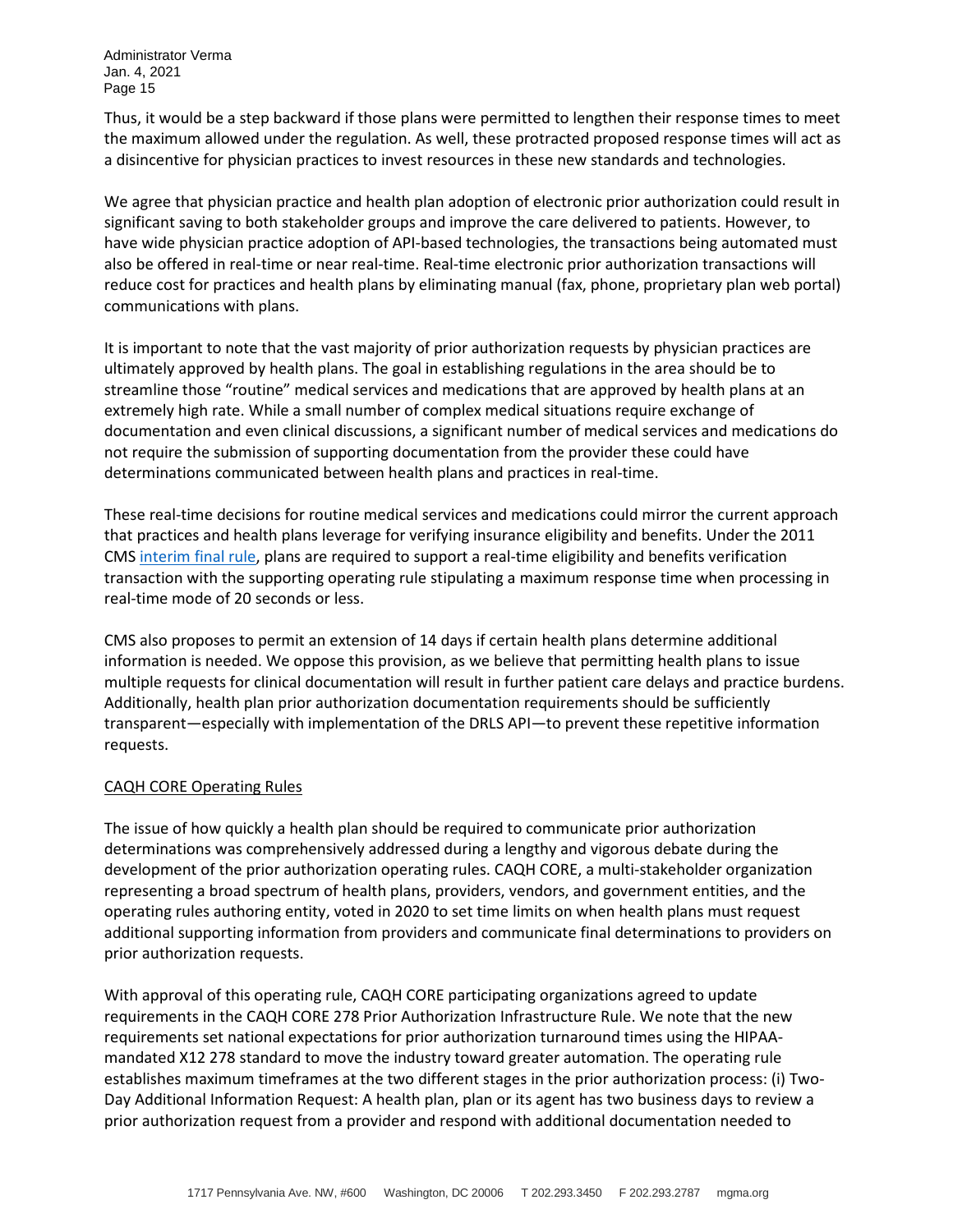complete the request; and (ii) Two-Day Final Determination: Once all requested information has been received from a provider, the health plan, plan or its agent has two business days to send a response containing a final determination.

Under this operating rule, the timeframe requirements must be met 90 percent of the time in a calendar month. This updated rule, coupled with the release of the CAQH CORE 278 Prior Authorization Data Content Rule in May 2019, enhance the information sent in the HIPAA-mandated standard electronic transaction and allow for faster responses. We note that the CORE Certification is now available for entities to demonstrate conformance with the CAQH CORE Prior Authorization Operating Rules and show commitment to greater prior authorization automation.

We strongly recommend that CMS leverage API technology and support real-time prior authorization processes for routine medical services and medications. For non-automated urgent authorizations, health plans should have a maximum of 24 hours to provide a determination and for those small number of medical services and medications that require more extensive communications between practices and health plans, we recommend the agency follow the timeframes established by the CAQH CORE prior authorization operating rules.

**CMS proposal (p. 82618-9):** *We propose that these metrics would include, at a minimum, the following: A list of all items and services that require prior authorization; the percentage of standard prior authorization requests that were approved, reported separately for items and services; the percentage of standard prior authorization requests that were denied, reported separately for items and services; the percentage of standard prior authorization requests that were approved after appeal, reported separately for items and services; the percentage of prior authorization requests for which the timeframe for review was extended, and the request was approved, reported separately for items and services; the percentage of expedited prior authorization requests that were approved, reported separately for items and services; the average and median time that elapsed between the submission of a request and a decision by the payer, plan or issuer, for standard prior authorizations, reported separately for items and services.*

**MGMA comment:** These metrics are important for CMS to collect and we agree with each of the proposed items to collect. Understanding the impact that these new policies have both on health plans and patients is critical to establishing whether the policies are successful and if any additional policy modifications are required. As well, capturing these metrics, especially those identifying the items and services that require prior authorization and the number that were approved, could serve as a guide for eliminating authorization requirements for a subset of these items and services.

We also recommend that CMS collect metrics on the communications between health plans and app developers regarding privacy and security attestations. It will be important to determine how many app developers are willing to attest to meeting the privacy and security criteria, how many agree to the attestation process, but are unable to attest to meeting the criteria, and how many app developers refuse to participate in the attestation process. As well, it would be helpful to collect metrics on health plan and patient communications regarding these privacy and security attestations. How successful were health plans in reaching out to the patient regarding the app developer attestation and what was the result of the health plan-patient communication (i.e., did the patient continue to request that their information be supplied to the app developer, or did they decide not to have their information shared with the app developer).

Proposing collection of these metrics also raises the issue of whether the initial stage of the implementation should be voluntary for the industry for one year or more. Following collection of these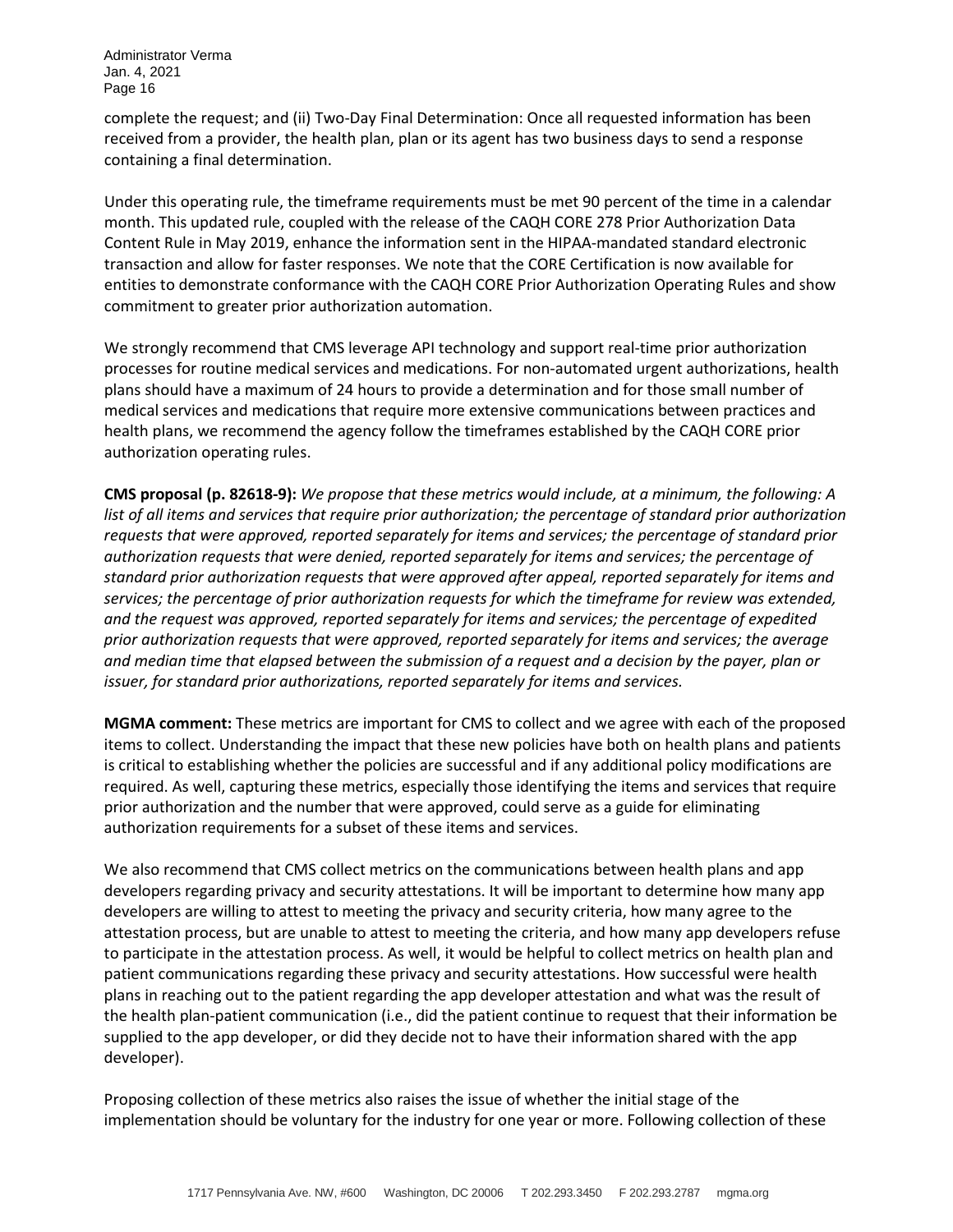metrics, and prior to making the policy mandatory, CMS could then potentially use this time to modify policies to better ensure success.

**CMS proposal (p. 82619):** *We seek comment for potential future rulemaking on the incorporation of goldcarding into star ratings for QHP issuers on the FFEs. We also considered proposing gold-carding as a requirement in payer's prior authorization policies and seek comment on how such programs could be structured to meet such a potential requirement.*

**MGMA response**: While we oppose prior authorization requirements on physicians treating Medicare beneficiaries, if they are to be imposed for certain covered services, we strongly urge the Agency to develop a streamlined process that does not distract from patient care and does not add to practice burden. There are a number of opportunities to achieve these goals, including deployment of a goldcarding program. The optimum gold card program would exempt a provider from the prior authorization process upon a provider's demonstration of compliance with Medicare coverage, coding, and payment rules and that this exemption would remain in effect until CMS would elect to withdraw the exemption. CMS would then exempt providers that achieve a prior authorization provisional affirmation threshold of at least 90 percent during a semiannual assessment. By achieving this percentage of provisional affirmations, the provider would be demonstrating an understanding of the requirements for submitting accurate claims. Further, it would not be necessary for a provider to achieve 100 percent compliance to qualify for an exemption because innocent and sporadic errors could occur that are not deliberate or systematic attempts to submit claims that are not payable*.*

Should Medicare move forward with expanding the number of beneficiary services subject to prior authorization, we believe that this approach should be used as the policy template. By implementing this type of exemption program, the Agency achieves several policy goals. First, it reduces the administrative burden on those clinicians who have shown themselves to adhere to Medicare's medical necessity guidelines. Second, it permits CMS to identify those clinicians who are not adhering to Medicare medical necessity guidelines and requires them to receive an authorization prior to performing the service. This also affords the Agency an opportunity to educate these clinicians on appropriate use of these medical services. Finally, by rewarding clinicians who adhere to Medicare's medical necessity requirements, the Agency is incentivizing adherence which will lead to an increase in appropriate use of services.

**CMS proposal (p. 82620):** *We seek comment on whether there should be certain restrictions regarding requirements for repeat prior authorizations for items and services for chronic conditions, or whether there can be approvals for long term authorizations. What alternative programs are in place or could be considered to provide long-term authorizations for terminal or chronic conditions?*

*Patients expressed concern about being able to continue a specific course of care where, for example, they might be in the middle of an approved course of care requiring physical therapy, but then change health plans (payer). We seek comments on whether a prior authorization decision should follow a patient when they change from one qualified health plan on the Exchange to another, or to another health plan impacted by this proposed rule, and under what circumstances that prior authorization could follow a patient from payer to payer.*

*We also seek comment for potential future rulemaking on other prior authorization topics, such as whether prior authorizations should be valid and accepted for a specified amount of time. We are interested in comments on who should determine how long an existing approved prior authorization from a previous payer should last and whether prior authorization should be regulated by amount of time and/or by condition.*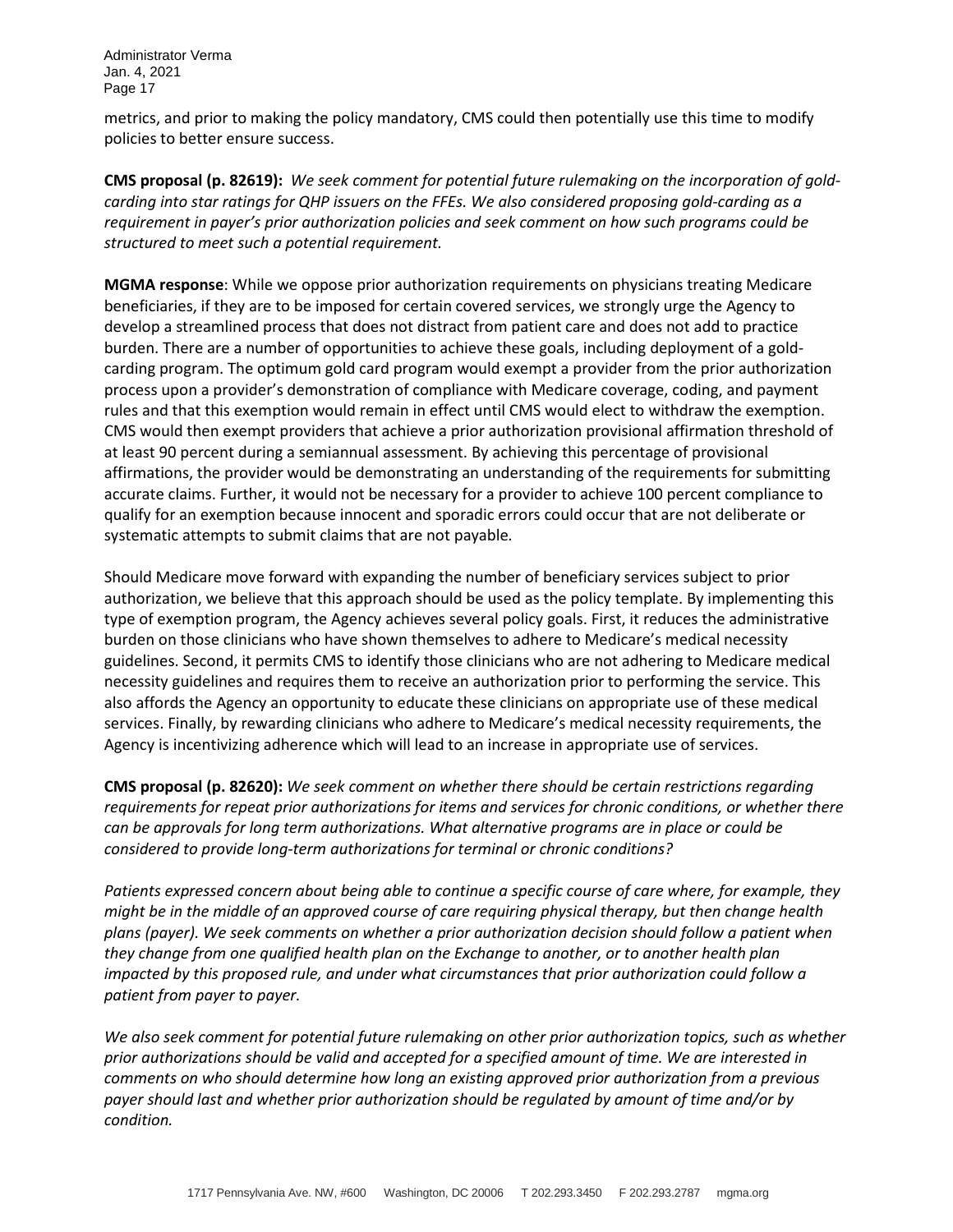*The lack of standard forms and requirements from payers is considered burdensome and time consuming for both patients and providers. We request input on solutions to standardizing prior authorization forms, including the possibility of developing an HL7 FHIR based questionnaire for prior authorization requests. Finally, we request comments on how to potentially phase out the use of fax technology to request and send information for prior authorization decisions.*

**MGMA comment:** We appreciate CMS recognizing the concern raised by patients and physician practices regarding prior authorizations and specific situations. We offer the following responses to the issues raised in this section of the proposed rule.

Prior authorizations and chronic illnesses. We strongly encourage the agency to place restrictions on repetitive authorizations for treatment for chronic conditions, as these duplicative requirements are not only administratively burdensome for physician practices but can often interfere with continuity of care and place patients at risk for dangerous interruptions in therapy. We note that th[e 2018 Consensus](https://www.mgma.com/MGMA/media/files/advocacy%20letters/PA-consensus-statement.pdf?ext=.pdf)  [Statement](https://www.mgma.com/MGMA/media/files/advocacy%20letters/PA-consensus-statement.pdf?ext=.pdf) signed by MGMA, the American Medical Association, the American Hospital Association, American Pharmacists Association, America's Health Insurance Plans and the Blue Cross Blue Shield Association included the provision "[s]upport continuity of care for medical services and prescription medications for patients on appropriate, chronic, stable therapy through minimizing repetitive prior authorization requirements." We contend that prior authorization approvals should extend for the duration of therapy to prevent avoidable interruptions in care and unnecessary practice hassles.

Plan to plan movement. The 2018 Consensus Statement also included the statement supporting "[s]ufficient protections for patients undergoing an active course of treatment when there is a formulary or treatment coverage change or change of health plan that may disrupt their current course of treatment." CMS should require health plans to create protections for new members on chronic treatment to prevent harmful care disruptions and require plans to accept a previous plan's approval for a minimum of a 60-day grace period. Similarly, with the Plan-to-Plan API permitting the new plan to review the supporting clinical documentation used by the previous plan for approval, CMS should require plans (i) to honor a previous plan's prior authorization approval for at least 60 days, (ii) request and obtain the prior authorization supporting clinical documentation from the previous plan to establish the approval in the new plan's system, and (iii) only request additional information from the practice if it is not included in the Plan-to-Plan API data exchange and is necessary to make the determination.

Standardized forms and requirements. Developing the technology to support highly variable prior authorization documentation requirements across many different health plans for medical services will be extremely challenging for health plans, clearinghouses, other intermediaries, and EHR vendors. To decrease this burden and facilitate a streamlined prior authorization process, we recommend standardizing the data elements needed to support prior authorization decisions for specific services. It is important to note that the HL7 Uniform Structure and Coding Elements for Prior Authorization workgroup is currently undertaking this effort. Once developed and fully tested, CMS should require health plan adherence. Harmonization of prior authorization data sets will be critical if the PAS API model is to be scalable across all health plans, medical services, and criteria.

Fax technology. CMS solicits input on how to potentially phase out use of fax machines for exchanging PArelated data. For healthcare, the fax machine is a symptom, not a cause. EHR and other HIT technology in use by practices offer significant promise for adopting processes that will eliminate the need for faxes. However, the replacement process must share similar characteristics with the fax machine and the alternative must offer many of the same advantages. The alternative solution must be universally adopted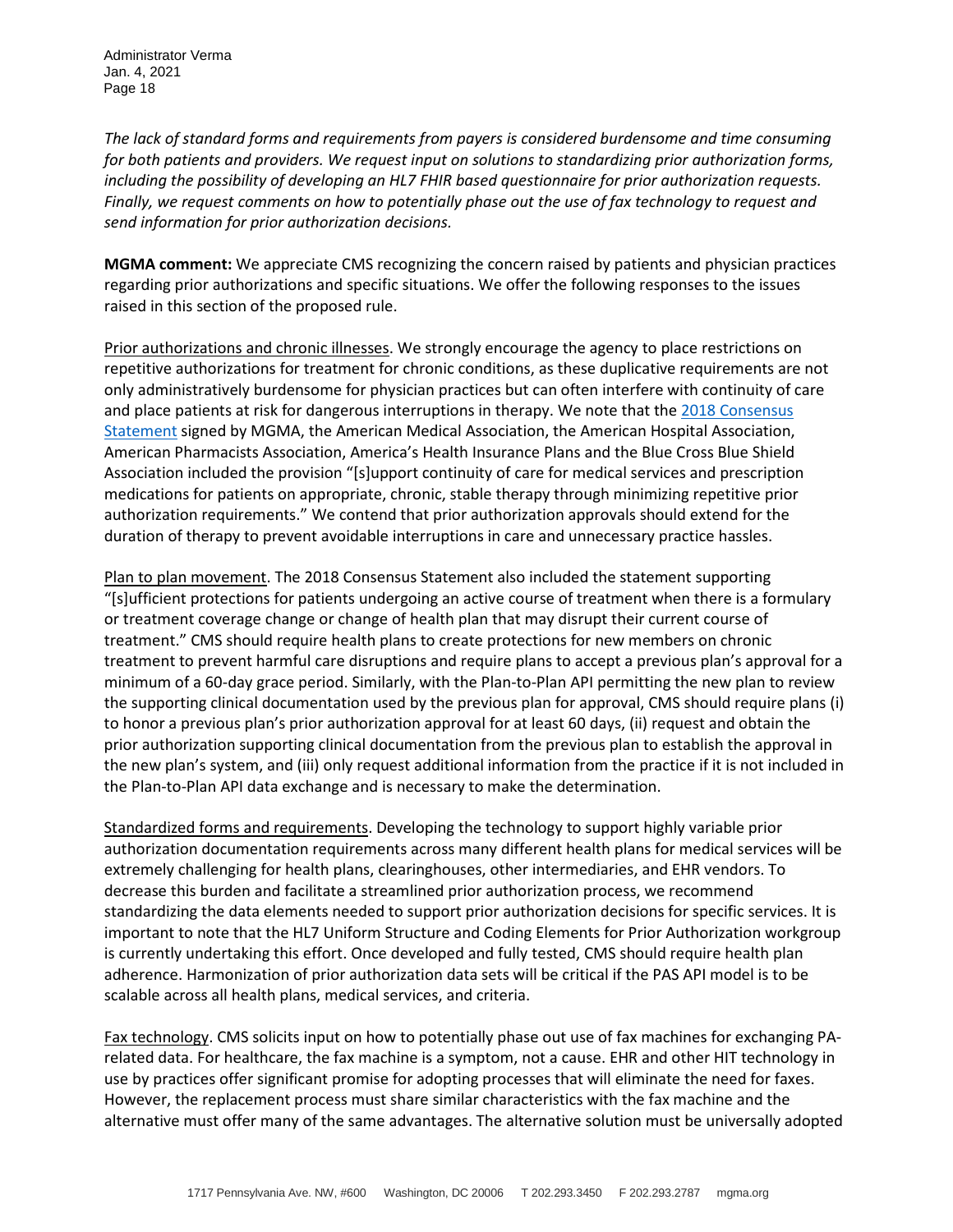by all the practice trading partners (thus avoid the current problem of multiple workflows). It must be reasonably priced and not require complex staff training. It must be fast and easy to operate. We also need to recognize that small and rural practices may need to continue to rely on fax machines for the foreseeable future. These providers lack the current infrastructure and resources to implement FHIRbased technology and will need additional support and time to reach end-to-end automation.

**CMS proposal (p. 82640):** *We believe answers to the following questions would be beneficial in obtaining additional information on the overall electronic prior authorization process, the impact of this process on patient health and safety issues, and whether the hospital (and other providers and suppliers) CoP requirements are a good vehicle to achieve nearly universal adoption and use of electronic prior authorization requests and receipts*

**MGMA comment**: Physician practices report that prior authorization requirements from health plans represent the most burdensome administrative process the encounter. Practices are eager to adopt technology and workflows that streamline prior authorization, reduce their costs, and improve the care they deliver to their patients. The assumption behind this question from CMS, that practices will need the threat of being excluded from the Medicare program to adopt standards that reduce prior authorization burdens is false. If there is reluctance on the part of practices to move forward with a FHIR-based API solution it is due to the fact that not all health plans will support it, thus forcing practices to support multiple workflows.

**CMS proposal (p. 82672):** *A State [Medicaid agency] must establish, implement, and maintain a process to facilitate generating each provider's current beneficiary roster to enable this payer-to-provider data sharing via the Provider Access API.*

**MGMA comment:** MGMA believes that additional clarification is needed on the intended level of attribution for access to a member's data and how health plans should address attribution for providers who do not participate in their network. More standardization of the attribution requirements would also be beneficial. Additionally, the requirements outlined in the proposed rule seems arduous and will require two separate processes for new versus established patients. A lack of a standard for attribution will create confusion for providers as the data requirements and processes may potentially vary for every health plan and this added burden on providers will likely result in reduced adoption. An electronic standard should be developed for verifying a patient relationship and confirming a patient has an upcoming appointment. As written, there is no electronic, automated method for such confirmation, putting burden on stakeholders to confirm the relationship and potentially requiring complicated patient consent management protocols in order to establish patient relationships.

# **REQUESTS FOR INFORMATION**

**CMS RFI:** *Reducing Burden and Improving Electronic Information Exchange of Prior Authorization: This RFI seeks feedback on 1) barriers that exist for hospitals (and other providers and suppliers) to electronically transmit prior authorization requests and receive prior authorization decisions for patients receiving care and services by the applicable provider and 2) the addition of a MIPS improvement activity, and if this area will be appropriate to encourage clinicians to make certain improvements.*

**MGMA response:** The current practice for providers is to fax, mail, or upload to proprietary websites prior authorization requests and submit the clinical documentation necessary to conduct prior authorizations. At the same time, the vast majority of inpatient and outpatient facilities have implemented electronic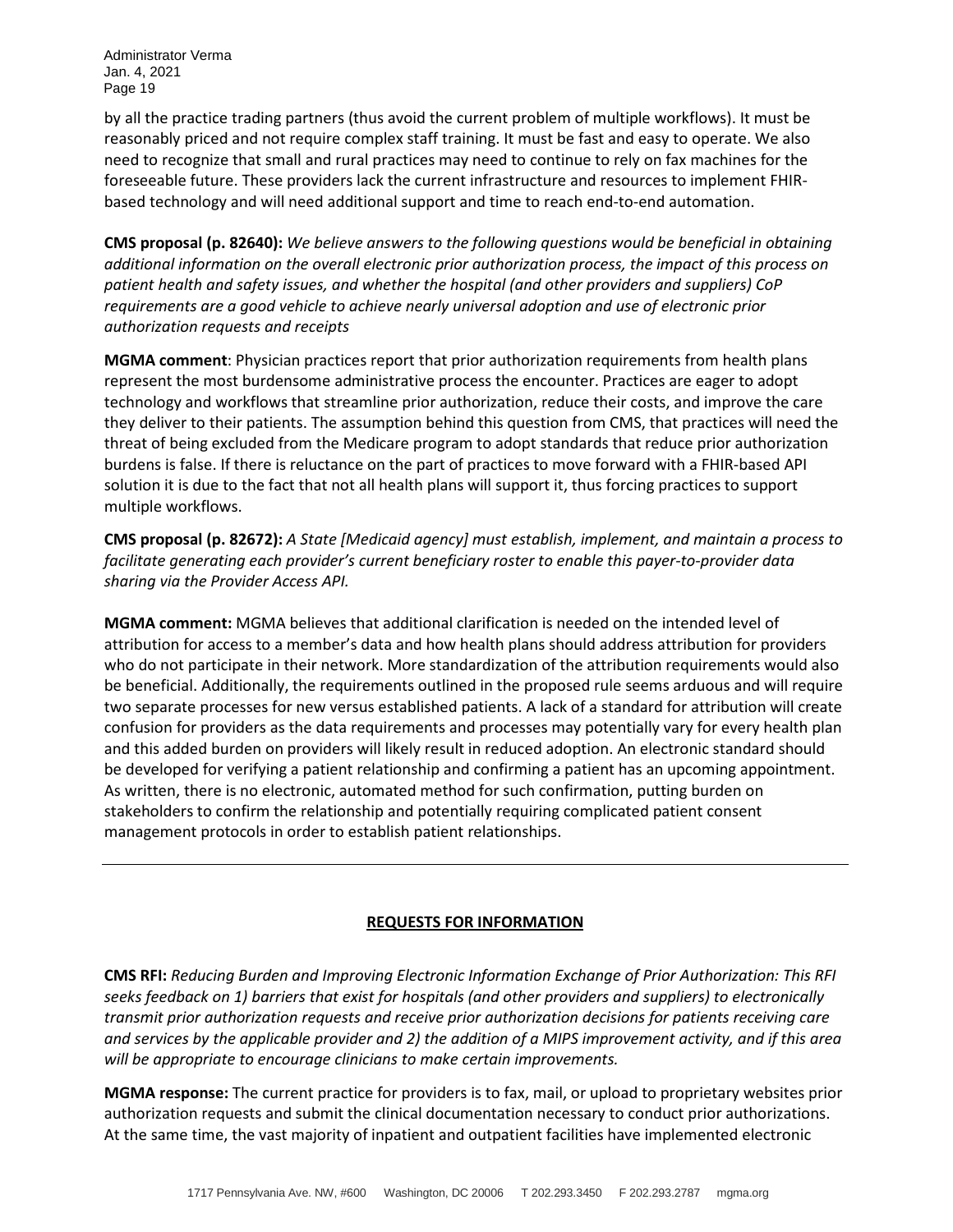health records (EHRs), giving them unprecedented opportunities to automate the collection and transmission of clinical data in support of a prior authorization. To encourage providers to invest the resources necessary to implement electronic prior authorization, the solution must go beyond the initial communication to the health plan and include the ability to transmit supporting clinical documentation, reduce the variability of health plan requirements, be incorporated into the clinician workflow, include provider education, and have a clear return on investment (ROI).

# Electronic Attachments

We believe that the low adoption rate of the X12 278 is not a sign that providers are unwilling to implement an automated solution to prior authorization but is due primarily to the fact that there is no standardized approach to transmitting the necessary clinical documentation to the health plan to support claims and prior authorizations. The electronic attachment standard (X12 275) was mandated by Congress in HIPAA (1996) and re-mandated in section 1104 of the Affordable Care Act in 2010. However, CMS has not yet issued a final regulation naming the standard. Creating a national standard for electronic attachments would streamline the prior authorization process and decrease administrative burden and cost by:

- Eliminating lost health plan requests for additional documentation and provider responses;
- Reducing cost associated with staff manual collection of supporting documentation and the cost of paper and postage;
- Decreasing health plan documentation requests as there would be improved predictability of plan content needs (plans could be specific in what they required in order to render an authorization decision), thus eliminating the "back and forth" that currently exists in the system; and
- Reducing pends, denials, appeals, all resulting in faster treatment approvals.

A national standard for the electronic attachment also opens the door for additional functionality that would have a direct impact on the delivery of patient care. For example, care coordination/care management, patient transitions of care, quality reporting, support for alternative payment models such as patient-centered medical homes and accountable care organizations, all will benefit from standardized and automated clinical data exchange.

# Reduce Proprietary Approaches

Another incentive for providers to adopt electronic prior authorization solutions would be to reduce the ability of health plans to require proprietary approaches. The current proposal from CMS applies only to Medicaid and CHIP managed care plans, state Medicaid and CHIP fee-for-service programs, and Qualified Health Plans issuers on the Federally-facilitated Exchanges. With no mandated attachments standard, all other health plans would continue being permitted to have their providers submit prior authorization requests via fax, phone, or online web portal. Should only a small percentage of a provider's patient base be comprised of those covered health plans outlined in the NPRM, it is highly unlikely that providers would invest resources in a technology solution to address only a small fraction of their prior authorization volume.

#### Integrate Real-Time Solutions Directly into Provider Workflows

Real-time electronic prior authorization transactions have the potential of reducing cost for health plans and providers by eliminating manual (fax, phone, proprietary plan web portal) provider communications with the plan. These real-time decisions would be primarily for routine medical services and medications that are approved at an extremely high rate. These are medical services and medications that would not typically require the submission of a large amount of supporting documentation from the provider to the plan.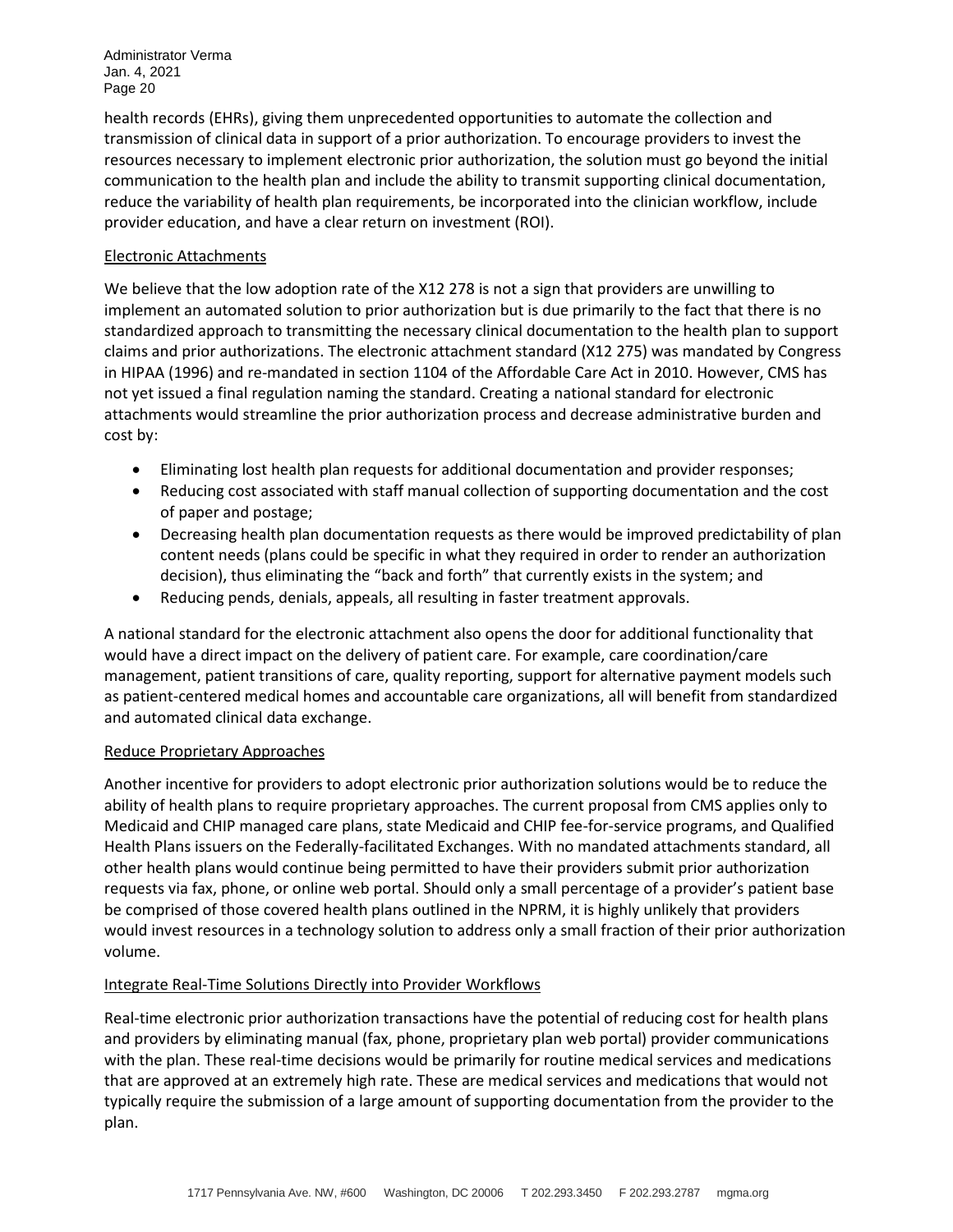These real-time decisions for routine medical services and medications could mirror the current approach that providers and health plans leverage for verifying insurance eligibility and benefits. Under the 2011 CMS interim final rule, plans are required to support a real-time eligibility and benefits verification transaction with the rule stipulating that "The maximum response time when processing in real time mode must be 20 seconds or less."

In the ONC November 2018 report "Strategy on Reducing Regulatory and Administrative Burden Relating [to the Use of Health IT and EHRs,](https://www.healthit.gov/topic/usability-and-provider-burden/strategy-reducing-burden-relating-use-health-it-and-ehrs)" recommendations are identified for improving prior authorization processes. On page 19 of the report ONC signals its clear support for real-time electronic prior authorization transactions when it makes the following recommendation: "Support automation of ordering and prior authorization processes for medical services and equipment through adoption of standardized templates, data elements, and real-time standards-based electronic transactions between providers, suppliers and plans."

# Establish Return on Investment

Ultimately, the most effective way to incentivize providers to adopt electronic prior authorization solutions is to establish a clear ROI. Absent that ROI, especially in times of economic uncertainty, providers will be very unlikely to invest resources in untried and untested technologies. We note that data reported in from the 2019 CAQH Index Report has started to quality that ROI. The Index Report suggests that moving from manual to electronic prior authorizations would net the health plans a savings of \$3.27 per transaction. For providers, moving from manual to electronic prior authorization transactions would net a savings of \$9.04 per transaction. CAQH estimates that the combined net savings for the industry would be \$12.31 per prior authorization transaction. Promoting these savings opportunities via an all-plan single solution will be critical in any effort to encourage providers to implement automation solutions.

#### Provider Education

Educating the provider community on the advantages associated with adoption of electronic attachments and electronic prior authorization would jump start the national implementation. Once automation solutions have been established, we encourage CMS to work directly with MGMA and the national provider associations to conduct outreach on the value proposition for adoption these new solutions and implementation guidance.

#### Market Demand

EHR and practice management system software vendors are not covered entities under the law. For them to offer automation solutions they need to hear clearly from their customer base that this functionality is being requested by their customers. Establishing the ROI for these solutions will arm providers with the information they need to request that their vendor partners support automated prior authorization.

#### MIPS Improvement Activity

The Improvement Activity component of MIPS could be one lever to encourage eligible clinicians and group practices to adopt electronic prior authorization solutions, but we believe it would offer only a modest incentive at best. The Improvement Activity component is currently worth just 15% of the total MIPS score. We would recommend that if adoption of a CMS-recognized electronic prior authorization solution is included in the list of qualified Improvement Activities, it should be assigned a high weight as further encouragement for eligible clinicians and group practices to implement these solutions.

#### Additional Recommendations

• Evaluate and address other process and clinical workflow factors contributing to burden associated with prior authorization.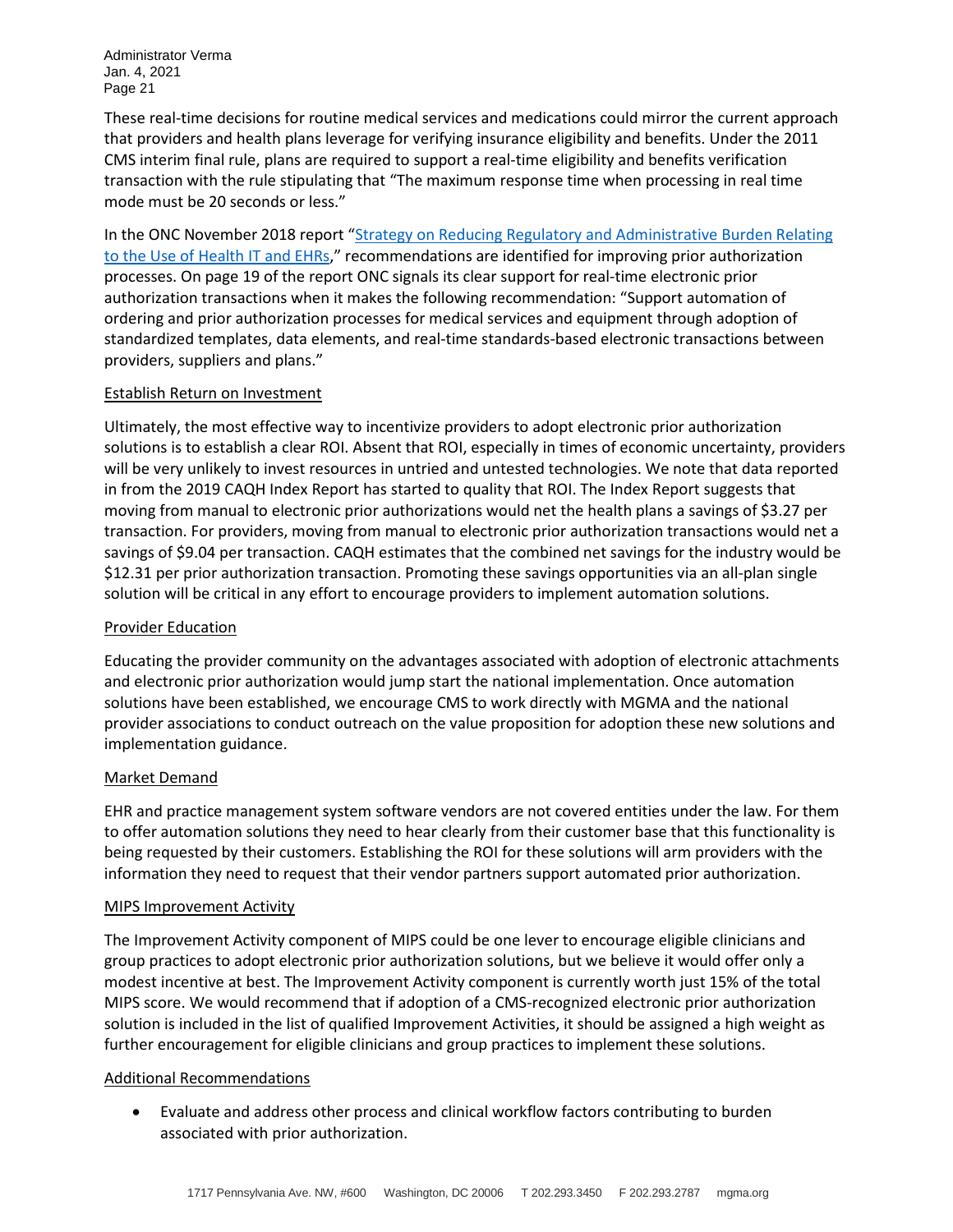- Incentivize adoption of technology which can generate and exchange standardized data supporting documentation needs for ordering and prior authorization processes.
- Seek provider, health plan, and vendor input in the standards development process. It is critical that FHIR-focused initiatives include the perspectives of every impacted stakeholder group, including health plans, vendors, and providers from a variety of care settings.
- Integrate FHIR into the current standards environment. While FHIR-based standards show great promise, there has been considerable investment made in the current X12 electronic transactions. We urge that FHIR-based standards be offered as an additional option (for willing trading partners) to the X12 standards, but not yet as a mandated replacement.
- Identify administrative use cases. We urge that the developers of FHIR-based standards close align their work with those engaged in alleviating clinician administrative burdens.
- Focus on template and rules transparency. Transparency of health plan clinical documentation requirement templates and plan coverage rules as use cases will result in a significant reduction in administrative burden.
- Work with health plans and other stakeholders to support pilots for standardized electronic ordering of services.
- Avoid costly mandates on the industry. Adopting the technology and workflow modifications necessary to support any new standard requires considerable investment by stakeholders. New standards need to be fully tested and EHR, practice management system, and other software vendors must incorporate them fully prior to any requirement to use them. The cost for stakeholders to implement any new standard must be considered prior to any mandate.

# **CMS RFI:** *Reducing the Use of Fax Machines: This RFI seeks feedback on how electronic data exchange could replace fax technology.*

**MGMA response**: The biggest single issue with the fax machine in healthcare (other than that it takes a significant amount of time on both the sender's and receiver's part to collect, organize, document, and convey the requisite information relevant to the care process in question), is that it is still perceived by many practices as the most efficient method to accomplish the task at hand. A fax machine continues to be easy to incorporate into the office workflows and they are inexpensive and dependable. Fax machines are also ubiquitous-every care delivery site, and every health plan has a fax machine and accepts fax transmissions. Fax machines all work exactly the same way and there are no technology standards to meet other than knowing the correct number to dial. Importantly, fax machines require no specialized training to operate and putting pen to paper is still the fastest way to collect, organize, document and convey a concise body of rich narrative clinical text.

As we stated above, for healthcare, the fax machine is a symptom, not a cause. EHR and other HIT technology in use by practices offer significant promise for adopting processes that will eliminate the need for faxes. However, the replacement process must share similar characteristics with the fax machine and the alternative must offer many of the same advantages. The alternative solution must be universally adopted by all the practice trading partners (thus avoid the current problem of multiple workflows). It must be reasonably priced and not require complex staff training. It must be fast and easy to operate. We also need to recognize that small and rural practices may need to continue to rely on fax machines for the foreseeable future. These providers lack the current infrastructure and resources to implement FHIRbased technology and will need additional support and time to reach end-to-end automation.

**RFI:** *Accelerating the Adoption of Standards Related to Social Risk Data: This RFI seeks feedback on barriers the health care industry faces to using industry standards and opportunities to accelerate adoption of standards related to social risk data.*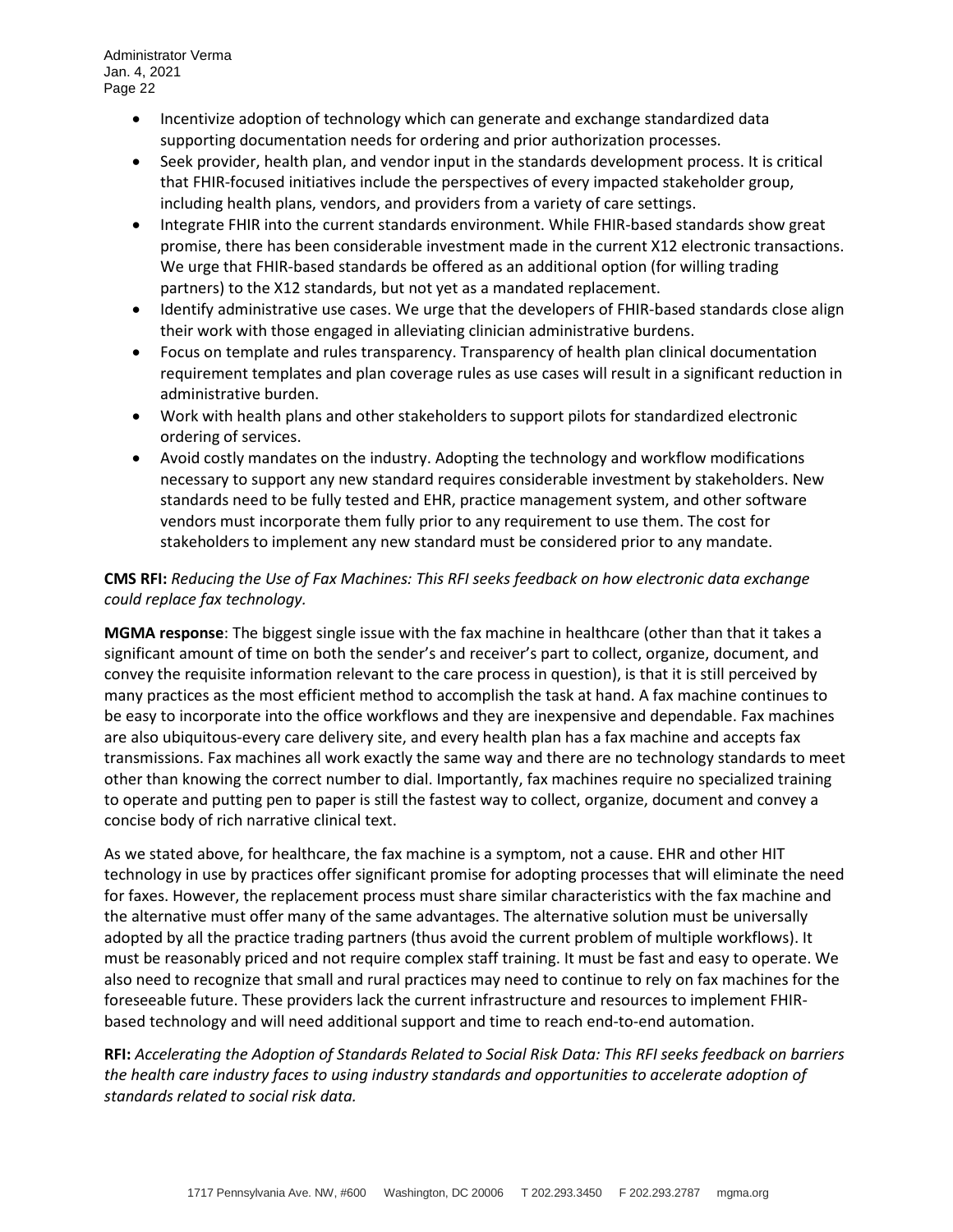**MGMA response:** The health inequities experienced by individuals at risk for the social determinants of health (SDoH) during the COVID-19 national pandemic highlighted the growing need for improved crosssector sharing of social and medical care information. Common social determinants domains include collecting information about food, housing, education, utility assistance, employment, stress, anxiety, and depression. Several of these domains may be considered behavioral health conditions, raising confidentiality issues.

SDoH services exists outside the traditional health care delivery domain as defined by HIPAA's treatment, payment, and operations definition. For example, these services can include food banks, community support services, faith-based organizations, and social work organizations. These entities are not routinely included in the chain of trust associated with HIPAA covered entities and their business associates. Therefore, what constitutes treatment, payment, and operations for practices when determining to include these social services into the healthcare plan is often unclear. Physician practices generally must obtain a patient's authorization before sharing protected health information with non-health care providers (which are, by default, non-covered entities) for non-treatment purposes and, under current law, must limit such disclosures to the minimum necessary.

Patients should have notice of and understanding regarding how their healthcare information is used and should have a say in whether their data is shared by practices and other covered entities with parties outside of the traditional healthcare system, particularly for purposes beyond treatment. At the same time, we recognize that social service and community-based support programs often provide significant assistance to individuals who may not otherwise receive it and understands why access to a patient's PHI can be beneficial to an individual, particularly when the individual is unhoused, has limited access to health care services, or receives multiple supports across a spectrum of services and organizations.

We note that the Office for Civil Rights (OCR) recently issued an NPRM focused on removing barriers to care coordination. To avoid situations where practices, concerned about HIPAA compliance, are reluctant to leverage SDoH data and solutions offered by non-covered entities to help their patients, we urge CMS to work directly with OCR to develop regulation and guidance to assist patients and providers understand their rights and responsibilities. In concert with OCR, CMS should establish options for data sharing agreements between physician practices and social programs to promote information exchange while still maintaining patient confidentiality.

While gathering and acting on SDoH data has the potential of improving patient care, the data are often highly sensitive, can lead to stigma, and can create or worsen inequities. Additionally, these data may not be permanent and an individual's social risks and the SDoH that influence them may fluctuate dramatically over time. Patients must have personal control over their data and each individual should have the right to consent to, and challenge the collection, content, retention, use or disclosure of information relating to them, and they should have the right to have their information corrected or omitted. Any federal effort seeking to collect and exchange SDoH data must incorporate appropriate privacy protections for patients.

Finally, as CMS considers how best to promote the collection and dissemination of SDoH data, it is imperative that provider workflow issues are incorporated. To be practical, useful, and actionable, SDoH data must be presented to the provider in a clear, unambiguous, and concise manner. As well, SDoH data must be directly in the provider's workflow for it to be effectively acted upon. Primary care providers, the clinicians most likely to need and use SDoH data, have only a limited amount of time to spend with each of their patients. Unnecessary time spent searching for SDoH-related information will take time away from direct patient care. Optimally, SDoH data will serve as a prompt for the provider's EHR to identify patient needs and specific solutions (i.e., the address of a local food bank) during the encounter.